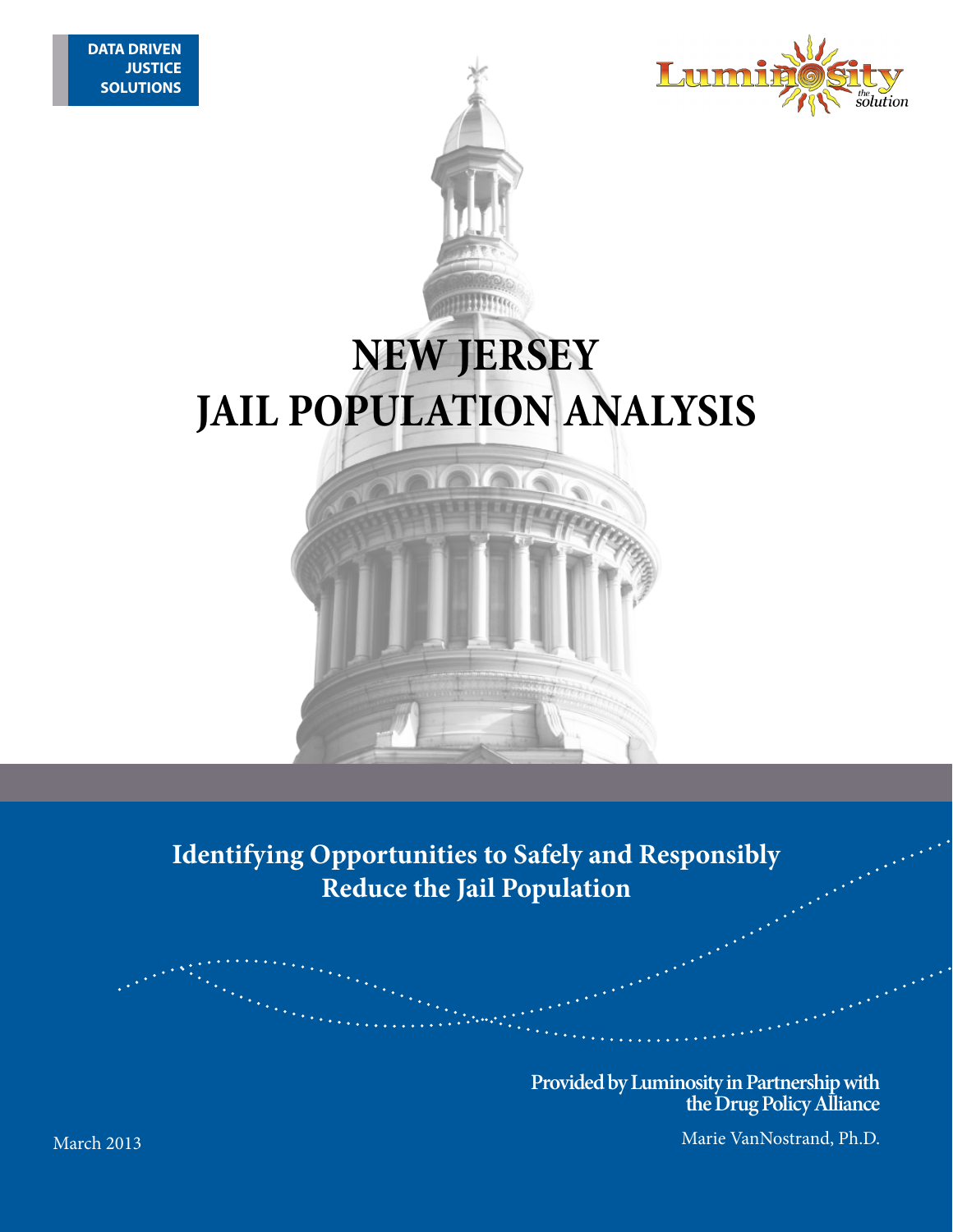### **Contents**

| Appendix B - New Jersey Crime Rate and Incident Statistics by County 2011  16 |  |
|-------------------------------------------------------------------------------|--|
| <b>Appendix C - New Jersey Municipal Court Case Statistics</b>                |  |
|                                                                               |  |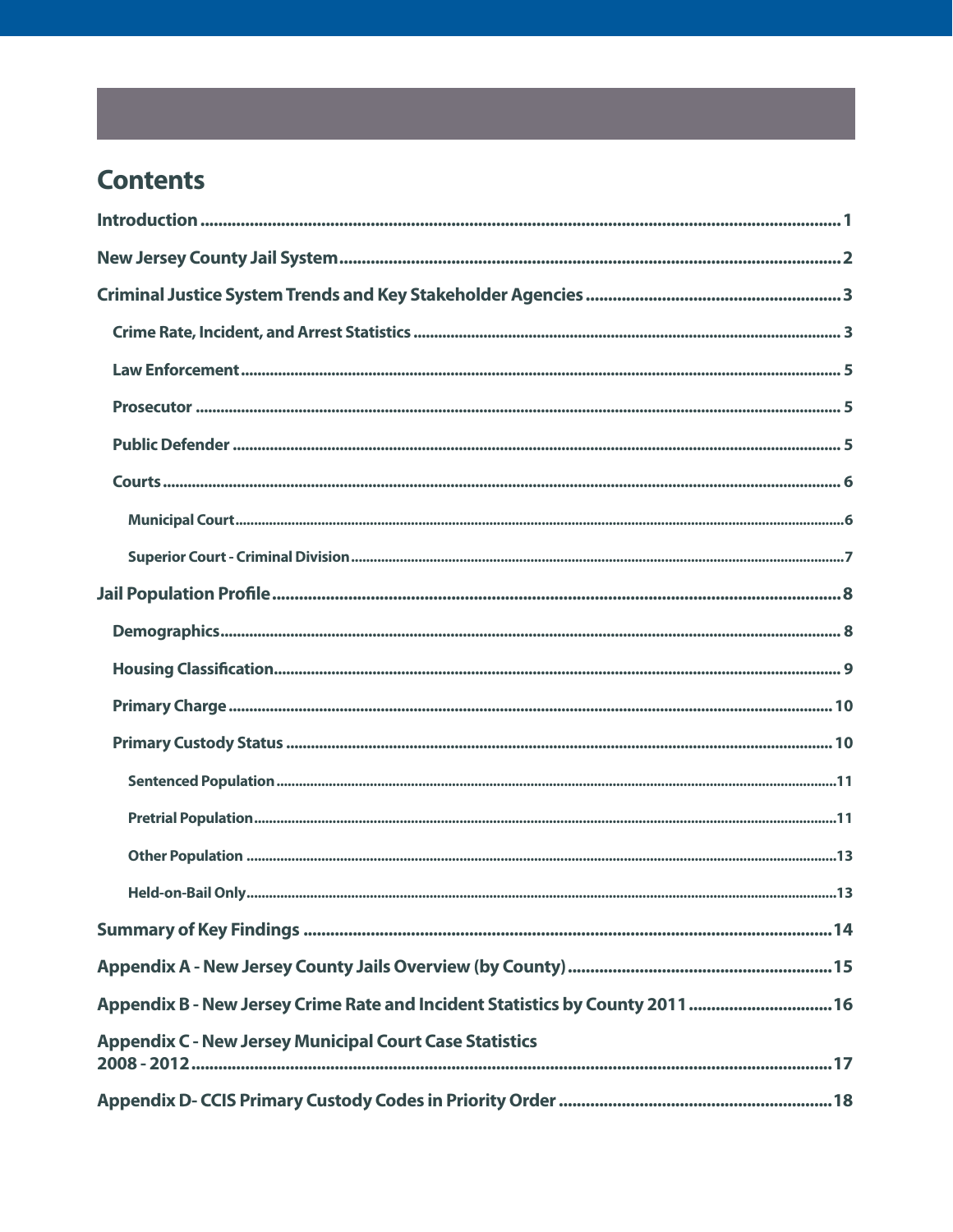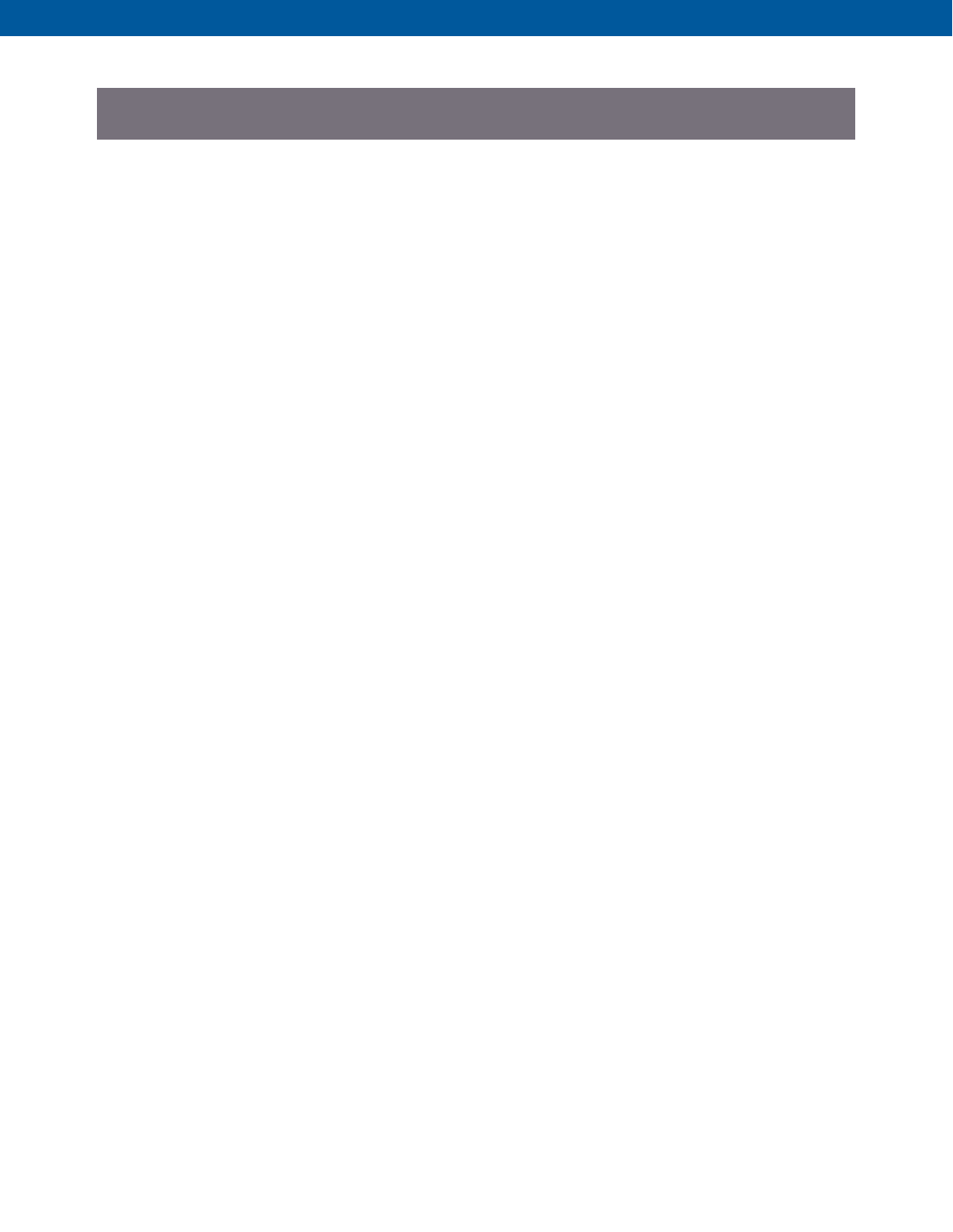# <span id="page-3-0"></span>**New Jersey Jail Population Analysis**

### **Introduction**

The New Jersey County Jail System (NJCJS) is collectively operated by each of the state's 21 counties.**<sup>1</sup>** Each county is responsible for the safe, secure detention of individuals committed to their custody who have either been charged with a crime and are pending case disposition or who have been sentenced to a period of incarceration after having been convicted of a crime. On any given day the NJCJS has in its custody approximately 15,000 inmates. The population includes adult males and females with varying custody levels, a wide range of physical and mental health needs, and holds minor non-violent inmates to very serious and dangerous inmates.

The current study was commissioned by the Drug Policy Alliance for the purpose of examining the New Jersey jail population and developing a population profile. The population profile is intended to describe the population in terms of demographics, custody status, offense characteristics, bail status, and any other relevant information. The goal of the study is to use this profile to identify opportunities to responsibly reduce New Jersey's jail population while maintaining public safety and the integrity of the judicial process. To conduct the study, data were requested and received from the New Jersey Administrative Office of the Courts ("AOC"). The AOC maintains the County Corrections Information System (CCIS) for which 19 of the 21 counties contribute inmate data (Bergen and Passaic counties do not provide data to CCIS). In addition, an informal survey was conducted of all county correctional facilities and the New Jersey Department of Corrections' Office of County Services (NJDOC-OCS) was consulted to obtain more detailed information on the individual jail facilities.

A jail population cannot be examined in a vacuum. The population is driven by many criminal justice agencies and is a reflection of the operation of the entire criminal justice system. It is based both on the number of people admitted to the jail and how long they stay. Any responsible population-reduction strategy must take into consideration many outside factors including the practices of key stakeholder agencies such as law enforcement, prosecutor, public defender, courts, alternatives to detention programs, and the jail itself. A detailed examination of these areas was outside the scope of this study, but readily available information related to criminal justice system trends and key stakeholder agencies (e.g., crime rate, incident, and arrest statistics; law enforcement; prosecutor; public defender; and the courts) were included to provide context to the population profile results.

#### **On any given day the NJCJS has in its custody approximately 15,000 inmates.**

The current report includes a description of the NJCJA, an overview of criminal justice system trends and key stakeholder agencies, a detailed population profile, and a summary of findings.

New Jersey is comprised of 21 counties and 565 municipalities. It is approximately 7,500 square miles of land and home to 8,864,590 residents according to a 2012 estimate by the U.S. Census Bureau. New Jersey is the 4th least extensive (smallest by land mass), but with a population density of 1,196 people per square mile it is the 11th most populous and the most densely populated of the 50 United States. The counties range in population from the lowest population in Salem County (66,083) to the highest population in Bergen County (905,116).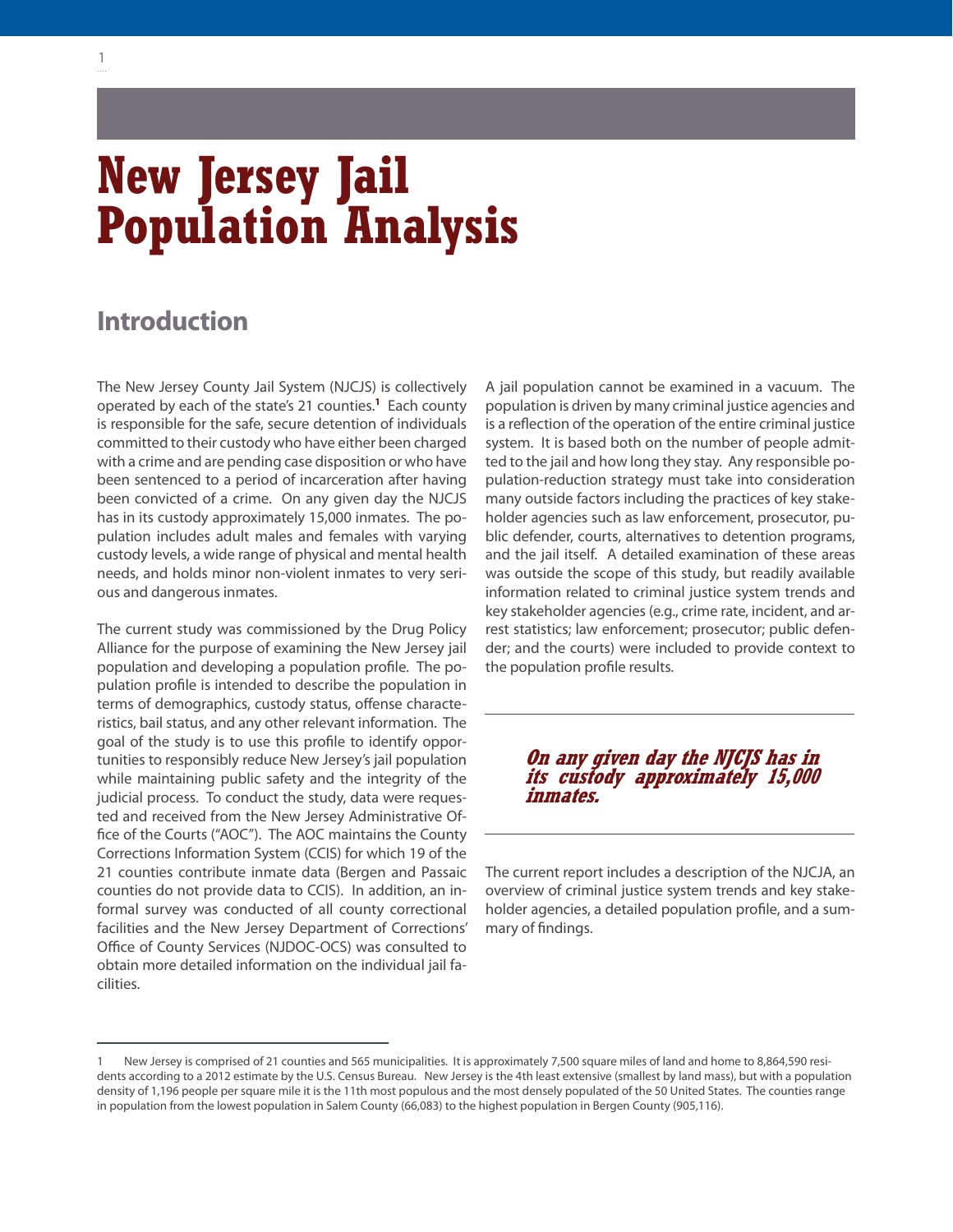### <span id="page-4-0"></span>**New Jersey County Jail System**

The New Jersey County Jail System (NJCJS) is collectively operated by each of the state's 21 counties. Each county is responsible for the safe, secure detention of individuals committed to their custody who have either been charged with a crime and are pending case disposition or who have been convicted of a crime and sentenced to a period of incarceration of one year or less. On any given day the NJCJS has in its custody approximately 15,000 inmates.

There is at least one correctional facility (a.k.a. jail) in each county, with a total of 22 county correctional facilities in New Jersey. In thirteen counties, operation of the county jail is a responsibility and function of a County Department of Corrections, while in the remaining eight counties it is a responsibility and function of the Sheriff's Office. Every county correctional facility operates under the direction and management of a Warden, Director, or Undersheriff.

The NJCJS has an authorized capacity to house 18,467 inmates. Individual county jail capacities range from 156 to 2,434 inmates, with a median capacity of 692 inmates.**<sup>2</sup>** Based on an informal survey of each county, 13 county correctional facilities were constructed or renovated/expanded over 20 years ago. The oldest facility was constructed in 1954 with no major renovation/expansion since that time, while the latest correctional facility expansion was completed in 2011. Appendix A summarizes the results of the informal county correctional facility survey with additional information obtained from the NJDOC-OCS and provides more details about each county correctional facility.

The New Jersey Department of Corrections' Office of County Services (NJDOC-OCS) has statutory responsibility for conducting annual inspections of each of the 22 county correctional facilities for compliance with minimum standards for adult county correctional facilities, in accordance with NJ Administrative Code Title 10A, Chapter 31. The NJ-DOC-OCS is also responsible for reviewing and approving documents for the construction, renovation or alteration of county correctional facilities to ensure compliance with New Jersey Administrative Code (NJAC) requirements. In addition, they provide technical assistance to county correctional facility management concerning the revision, development or implementation of any policy, procedure or written protocol required by the NJAC.

In addition to the 22 county correctional facilities, there are three privately owned and operated residential reentry facilities**<sup>3</sup>** in New Jersey that house county inmates on a contract basis. The three facilities having a combined capacity of 2,740 include:

- Delaney Hall, Newark (Capacity: 1,196);
- Albert M. "Bo" Robinson Assessment & Treatment Center, Trenton (Capacity: 900); and
- • Logan Hall, Newark (Capacity: 644)**<sup>4</sup>** .

**New Jersey County Correctional Facilities**



<sup>2</sup> New Jersey Department of Corrections: Office of Community Programs and Outreach Services

<sup>3</sup> Community Education Centers, Inc. (CEC), a private service provider, operates three residential reentry facilities located in NJ.

<sup>4</sup> CEC http://www.cecintl.com/facilities\_facilities\_b.html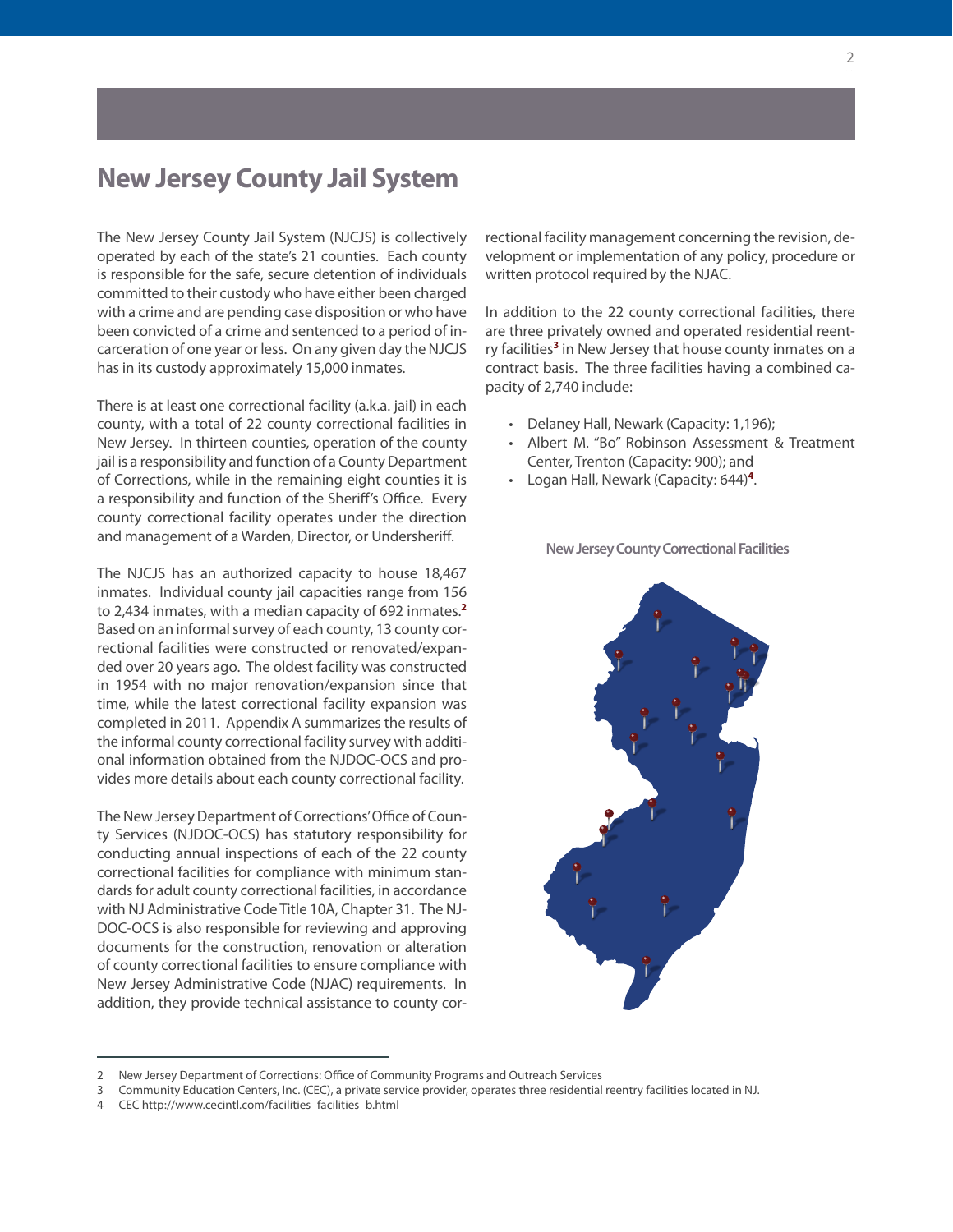### <span id="page-5-0"></span>**Criminal Justice System Trends and Key Stakeholder Agencies**

The jail population is driven by crime and the policies, procedures, and operations of many criminal justice agencies. It is a reflection of the community and the operation of the entire criminal justice system. Identifying opportunities to responsibly reduce New Jersey's jail population while maintaining public safety and the integrity of the judicial process must be done with consideration given to many outside factors, including the practices of key stakeholder agencies. Readily available information related to criminal justice system trends and key stakeholder agencies (e.g., crime rate, incident, and arrest statistics; law enforcement, prosecutor, public defender, and the courts) are included below to provide context to the population profile results.

#### **Crime Rate, Incident, and Arrest Statistics**

Crime rate, incident, and arrest statistics are reported in the New Jersey State Police Crime in New Jersey reports. According to the 2011 report, the crime rate for NJ was recorded at 24.7 victims for every 1,000 inhabitants. As can be seen in Table 1 below, index crimes and the corresponding crime rate fluctuated across the years, but have remained relatively stable and actually decreased when comparing the reporting years 2007 and 2011. Appendix B contains the 2011 crime index and rate broken down by county.

|                          |                                                                                           | 2007    | 2008    | 2009    | 2010    | 2011    |
|--------------------------|-------------------------------------------------------------------------------------------|---------|---------|---------|---------|---------|
| <b>Total Crime Index</b> | <b>Offenses</b>                                                                           | 220,798 | 227,177 | 207,841 | 210,817 | 217,073 |
|                          | Crime Rate                                                                                | 25.3    | 26.2    | 23.9    | 24      | 24.7    |
|                          | Number Cleared                                                                            | 44,596  | 45,619  | 44,288  | 43,472  | 43,137  |
|                          | Percent Cleared                                                                           | 20.2    | 20.1    | 21.3    | 20.6    | 19.9    |
| Index Offenses           | Murder                                                                                    | 381     | 376     | 320     | 372     | 380     |
|                          | Rape                                                                                      | 1,029   | 1,090   | 1,041   | 985     | 991     |
|                          | Robbery                                                                                   | 12,562  | 12,694  | 11,637  | 11,859  | 12,216  |
|                          | <b>Aggravated Assault</b>                                                                 | 14,554  | 14,121  | 14,110  | 13,958  | 13,586  |
|                          | Burglary                                                                                  | 37,234  | 40,132  | 36,928  | 38,794  | 43,208  |
|                          | Larceny-Theft                                                                             | 133,094 | 138,644 | 128,304 | 129,294 | 129,269 |
|                          | Motor Vehicle Theft                                                                       | 21,944  | 20,120  | 15,501  | 15,555  | 17,423  |
|                          | Data Sources: New Jersey State Police Crime in New Jersey, 2007 – 2011 reports Section II |         |         |         |         |         |

**Table 1. New Jersey Crime Rate and Incident Statistics 2007 – 2011**

The arrest statistics are presented in Tables 2, 3 and 4. The total number of arrests reflects a downward trend for the period 2007 - 2011, with total arrests for 2011 at a five-year low (See Table 2).

**Table 2. New Jersey Adult Arrest Statistics - 2007 - 2011**

|                                                                                           | 2007    | 2008    | 2009    | 2010    | 2011    |
|-------------------------------------------------------------------------------------------|---------|---------|---------|---------|---------|
| <b>Total Arrests</b><br>(Index and Non-Index)                                             | 356,859 | 358,285 | 346.022 | 323,509 | 308,804 |
| Data Sources: New Jersey State Police Crime in New Jersey, 2007 – 2011 reports Section II |         |         |         |         |         |

Arrests specifically for index crimes fluctuated across the years, yet the 2008 and 2011 statistics are comparable (38,094 and 38,438, respectively). However, in 2011, arrests for murder and rape were at a five-year low (192 and 238, respectively). Table 3 displays the Index offenses.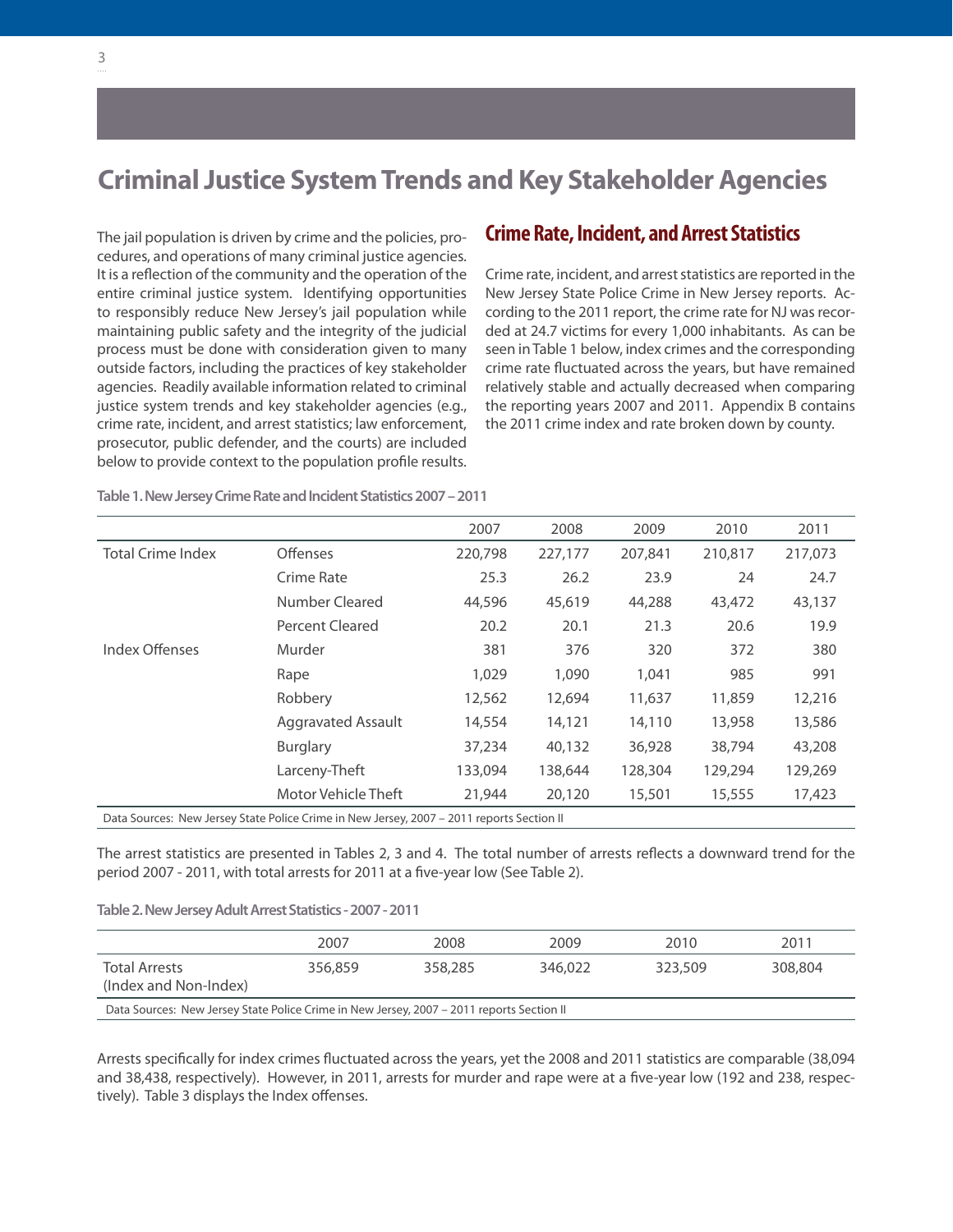| Offense                     | 2007                                                                                       | 2008   | 2009   | 2010   | 2011   |  |
|-----------------------------|--------------------------------------------------------------------------------------------|--------|--------|--------|--------|--|
| Murder                      | 238                                                                                        | 256    | 201    | 234    | 192    |  |
| Rape                        | 351                                                                                        | 315    | 295    | 259    | 238    |  |
| Robbery                     | 2,647                                                                                      | 2,962  | 2,982  | 2,788  | 2,664  |  |
| <b>Aggravated Assault</b>   | 7,651                                                                                      | 7,657  | 7,516  | 7,254  | 6,943  |  |
| Burglary                    | 4,479                                                                                      | 5,112  | 4,752  | 4,924  | 5,554  |  |
| Larceny-Theft               | 19,502                                                                                     | 21,079 | 21,398 | 21,513 | 22,292 |  |
| Motor Vehicle Theft         | 746                                                                                        | 713    | 582    | 505    | 555    |  |
| <b>Total Index Offenses</b> | 35,614                                                                                     | 38,094 | 37,726 | 37,477 | 38,438 |  |
|                             | Data Sources: New Jersey State Police Crime in New Jersey, 2007 - 2011 reports Section III |        |        |        |        |  |

**Table 3. New Jersey Adult Arrest Statistics Index Offenses - 2007 - 2011**

Arrests specifically for non-index crimes also reflect a five-year low; from a high of 321,245 arrests in 2007 to a low of 270,366 arrests in 2011 (see Table 4).

**Table 4. New Jersey Adult Arrest Statistics Non-Index Offenses - 2007 - 2011**

| Offense                                                                                    | 2007    | 2008    | 2009    | 2010    | 2011    |  |
|--------------------------------------------------------------------------------------------|---------|---------|---------|---------|---------|--|
| Manslaughter                                                                               | 33      | 25      | 30      | 31      | 33      |  |
| Simple Assault                                                                             | 23,316  | 22,997  | 23,588  | 23,623  | 22,182  |  |
| Arson                                                                                      | 175     | 167     | 146     | 137     | 131     |  |
| Forgery & Counterfeiting                                                                   | 2,060   | 1,821   | 1,732   | 1,682   | 1,793   |  |
| Fraud                                                                                      | 4,950   | 5,042   | 4,982   | 4,037   | 3,451   |  |
| Embezzlement                                                                               | 122     | 157     | 141     | 168     | 204     |  |
| Stolen Property; Buying, Receiving, Possessing, etc.                                       | 3,494   | 3,162   | 2,811   | 2,572   | 2,797   |  |
| Criminal/Malicious Mischief                                                                | 4,265   | 4,076   | 3,950   | 3,828   | 3,727   |  |
| Weapons; Carrying, Possessing, etc.                                                        | 4,029   | 3,798   | 3,553   | 3,265   | 3,170   |  |
| <b>Prostitution and Commercialized Vice</b>                                                | 1,941   | 1,488   | 1,396   | 1,481   | 1,073   |  |
| Sex Offenses (Except Forcible Rape & Prostitution)                                         | 1,437   | 1,356   | 1,283   | 1,195   | 1,112   |  |
| <b>Drug Abuse Violations</b>                                                               | 49,589  | 49,002  | 47,706  | 44,962  | 42,369  |  |
| Gambling                                                                                   | 561     | 308     | 237     | 89      | 63      |  |
| Offenses Against Family and Children                                                       | 14,929  | 15,558  | 14,434  | 13,232  | 14,558  |  |
| Driving Under the Influence                                                                | 30,035  | 28,336  | 27,549  | 26,334  | 26,195  |  |
| Liquor Laws                                                                                | 6,183   | 5,399   | 4,977   | 4,876   | 5,129   |  |
| <b>Disorderly Conduct</b>                                                                  | 18,501  | 19,297  | 18,353  | 16,861  | 15,122  |  |
| Vagrancy                                                                                   | 1,344   | 1,866   | 1,453   | 826     | 254     |  |
| All Other Offenses (Except Traffic)                                                        | 154,281 | 156,336 | 149,975 | 136,833 | 127,003 |  |
| <b>Total Non-index Offenses</b>                                                            | 321,245 | 320,191 | 308,296 | 286,032 | 270,366 |  |
| Data Sources: New Jersey State Police Crime in New Jersey, 2007 - 2011 reports Section III |         |         |         |         |         |  |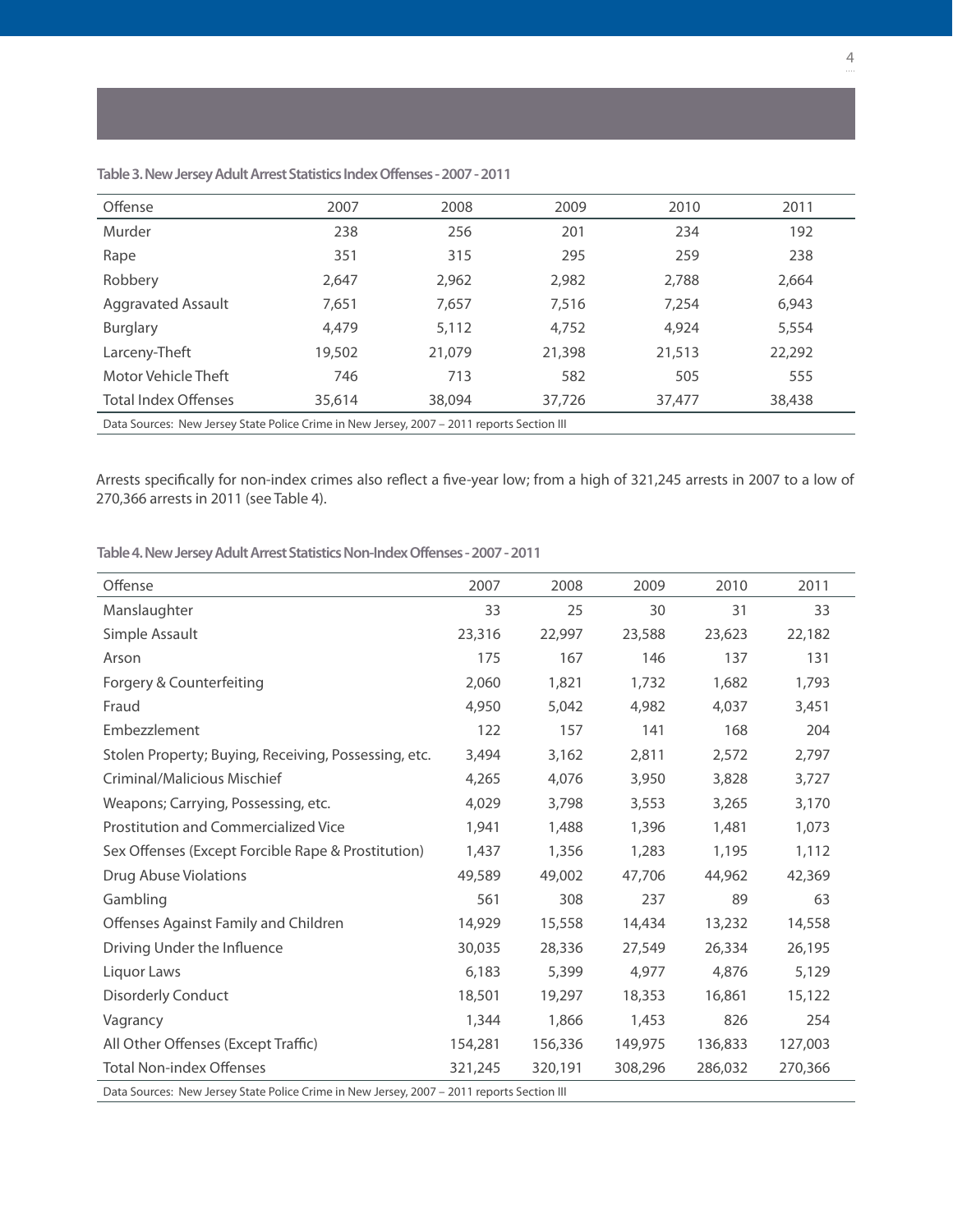#### <span id="page-7-0"></span>**Law Enforcement**

The New Jersey Uniform Crime Reporting System maintained by the State Police is based upon the compilation, classification, and analysis of crime data provided by all law enforcement agencies as well as the State's 21 prosecutor and sheriff's offices. Collectively, a total of 542 law enforcement agencies operating within NJ submit crime reports to the New Jersey State Police.**<sup>5</sup>**

According to the New Jersey State Police Crime in New Jersey, 2007 – 2011 reports, there were approximately 51,678 police employee personnel (sworn and civilian) working in New Jersey during 2011. As can be seen in Table 5, the number of full time police employees has decreased by 13.5% since 2007.

#### **Prosecutor**

State statute establishes for each of New Jersey's 21 counties a county prosecutor appointed by the governor who handles all criminal cases for the Superior Court within the county of jurisdiction.**<sup>6</sup>** The county prosecutor has authority to appoint assistant prosecutors for his/her respective county.**<sup>7</sup>** The actual number of prosecutors, including assistant prosecutors, working in each county was not readily attainable.

one municipal prosecutor, who is appointed by the governing body of the municipality, municipalities, or county. A municipal prosecutor may be appointed to that position in one or more Municipal Courts.**<sup>8</sup>**

State statute requires each Municipal Court to have at least

#### **Public Defender**

The Office of the Public Defender is a function of state government and is administered by the New Jersey Public Defender who is appointed by the governor. The Public Defender's Office is responsible for providing legal representation for any indigent defendant who is formally charged with the commission of an indictable offense. The public defender appoints deputy public defenders and assistant deputy public defenders to assist in the performance of the duties of the office. There are 21 regional public defender offices, one in each county, each headed by a deputy public defender. The actual number of public defenders, including assistant public defenders and deputy public defenders, working in each county was not readily attainable.

| Table 5. INEW JEISEY FUILITIE FUILE LITIPIOYEES 2007 - 2011 |  |
|-------------------------------------------------------------|--|
|                                                             |  |

**Table 5. New Jersey Full Tme Police Employees 2007 - 2011**

| Year | Police Officers                                                       | Civilians | <b>Total Police Employees</b> |
|------|-----------------------------------------------------------------------|-----------|-------------------------------|
| 2007 | 40,000                                                                | 13,136    | 53,136                        |
| 2008 | 39,521                                                                | 13,097    | 52,618                        |
| 2009 | 38,880                                                                | 12,798    | 51,678                        |
| 2010 | 37,508                                                                | 11,913    | 49,421                        |
| 2011 | 35,236                                                                | 10,750    | 45,986                        |
|      | Data Source: New Jersey State Police Crime in New Jersey, 2007 - 2011 |           |                               |

<sup>5</sup> New Jersey State Police http://www.njsp.org/info/ucr2011/pdf/2011\_sect\_1.pdf

<sup>6</sup> New Jersey Statutes: Title 2A Administration of Civil and Criminal Justice, Section 158-1 Appointment of county prosecutor, general duties.

<sup>7</sup> New Jersey Statutes: Title 2A Administration of Civil and Criminal Justice, 158-15 Assistant prosecutors; number; appointment; designation; terms of office; oath of office

<sup>8</sup> New Jersey Statutes: Title 2B Court Organization and Civil Code, Section 25-4 Appointment, qualifications for municipal prosecutor; compensation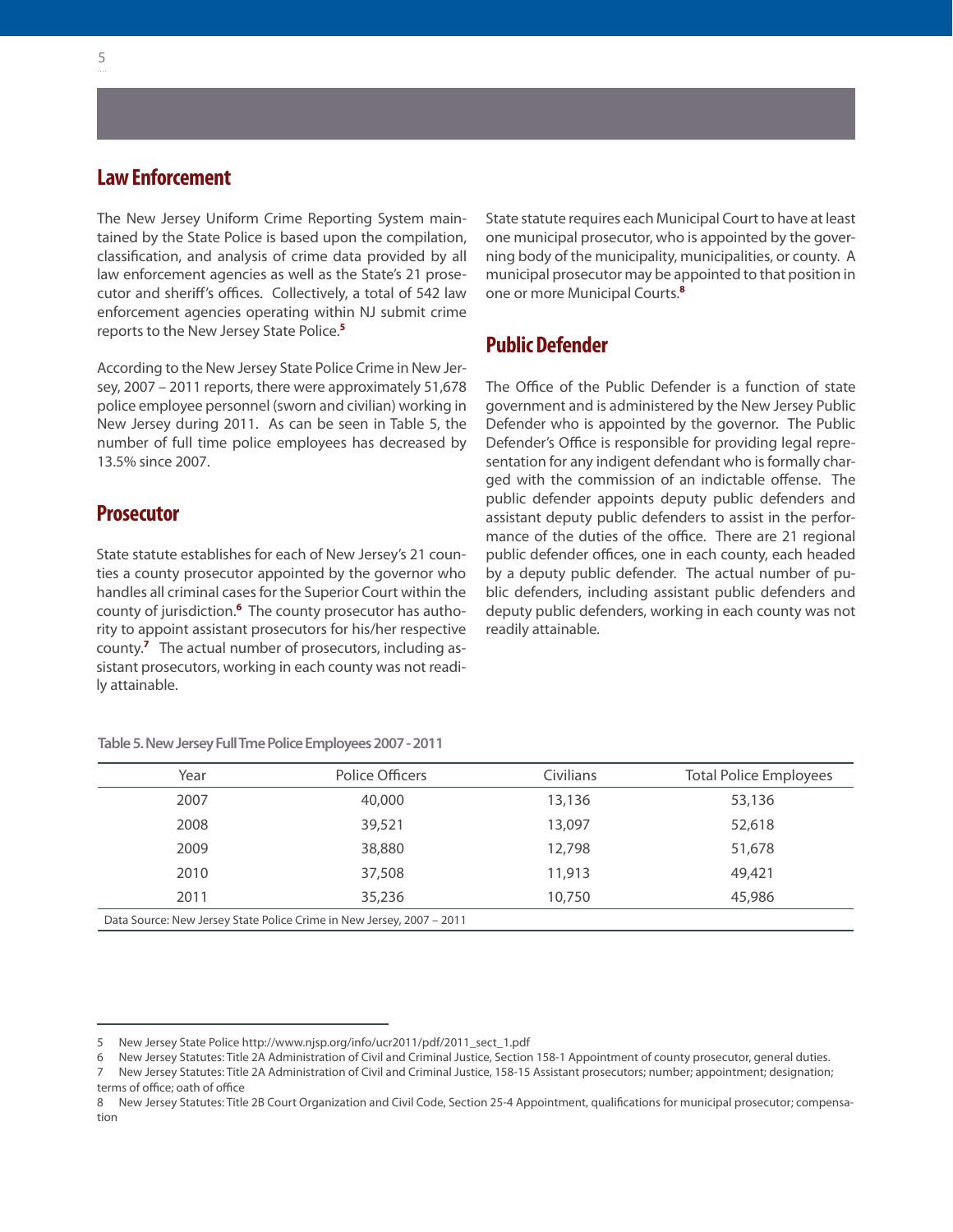#### <span id="page-8-0"></span>**Courts**

There are several different kinds of courts in New Jersey which include the New Jersey Supreme Court, the Superior Court (which includes the Appellate Division), the Tax Court, and the Municipal Courts. Cases involving criminal, civil and family law are heard in the Superior Court. The Superior Court is sometimes called the "trial court" because it is where trials are conducted. Criminal cases are heard in the Criminal Division of the Superior Court. There is a Superior Court in each of New Jersey's 21 counties. There are approximately 360 Superior Court trial judges in New Jersey.**<sup>9</sup>** The trial courts are organized into 15 vicinages, or court districts.

Municipal Courts handle cases involving motor-vehicles offenses such as illegal parking, speeding, and driving while intoxicated as well as cases involving less serious criminal offenses such as simple assault, trespassing, and shoplifting. Municipal Courts are operated by the city, township, or borough in which the courts are located. There are 539 Municipal Courts in New Jersey.**<sup>10</sup>**

The New Jersey Administrative Office of the Courts (AOC)

publishes court management statistics for both the Superior and Municipal Courts. Statistics are compiled from monthly statistical reports prepared by each county and submitted to the AOC. The Superior Court – Criminal Division and Municipal Courts are the primary users of the county jail system; therefore, an examination of those court case management statistics was completed and is shown below.

#### *Municipal Court*

The Municipal Court case management statistics for 2012 are provided in Table 6. In 2012, there were over six million case filings in the Municipal Court (845,014 criminal and 5,284,840 traffic filings). Total filings among Municipal Courts have decreased over the past five years with criminal filings decreasing by 9.1% and traffic filings decreasing by 5.9% (see Appendix C for the 2008-2012 statistics). As of June 2012, 41% of the total active pending cases (352,239) in the Municipal Court were in backlog status (cases not resolved within 60 days).

#### **Table 6. New Jersey Municipal Court Case Statistics - 2012**

|                        | <b>Criminal Total</b>                                                                        | <b>Traffic Total</b> | <b>Grand Total</b> |
|------------------------|----------------------------------------------------------------------------------------------|----------------------|--------------------|
| Filings                | 845,014                                                                                      | 5,284,840            | 6,129,854          |
| <b>Resolutions</b>     | 812,573                                                                                      | 5,312,488            | 6,125,061          |
| <b>Active Pending</b>  | 117,166                                                                                      | 739,182              | 856,348            |
| Backlog                | 60,541                                                                                       | 291,698              | 352,239            |
| <b>Backlog Percent</b> | 52%                                                                                          | 39%                  | 41%                |
|                        | Data Source: New Jersey Administrative Office of the Courts Court Management Statistics 2012 |                      |                    |

<sup>9</sup> http://www.judiciary.state.nj.us/process.htm

<sup>10</sup> http://www.judiciary.state.nj.us/process.htm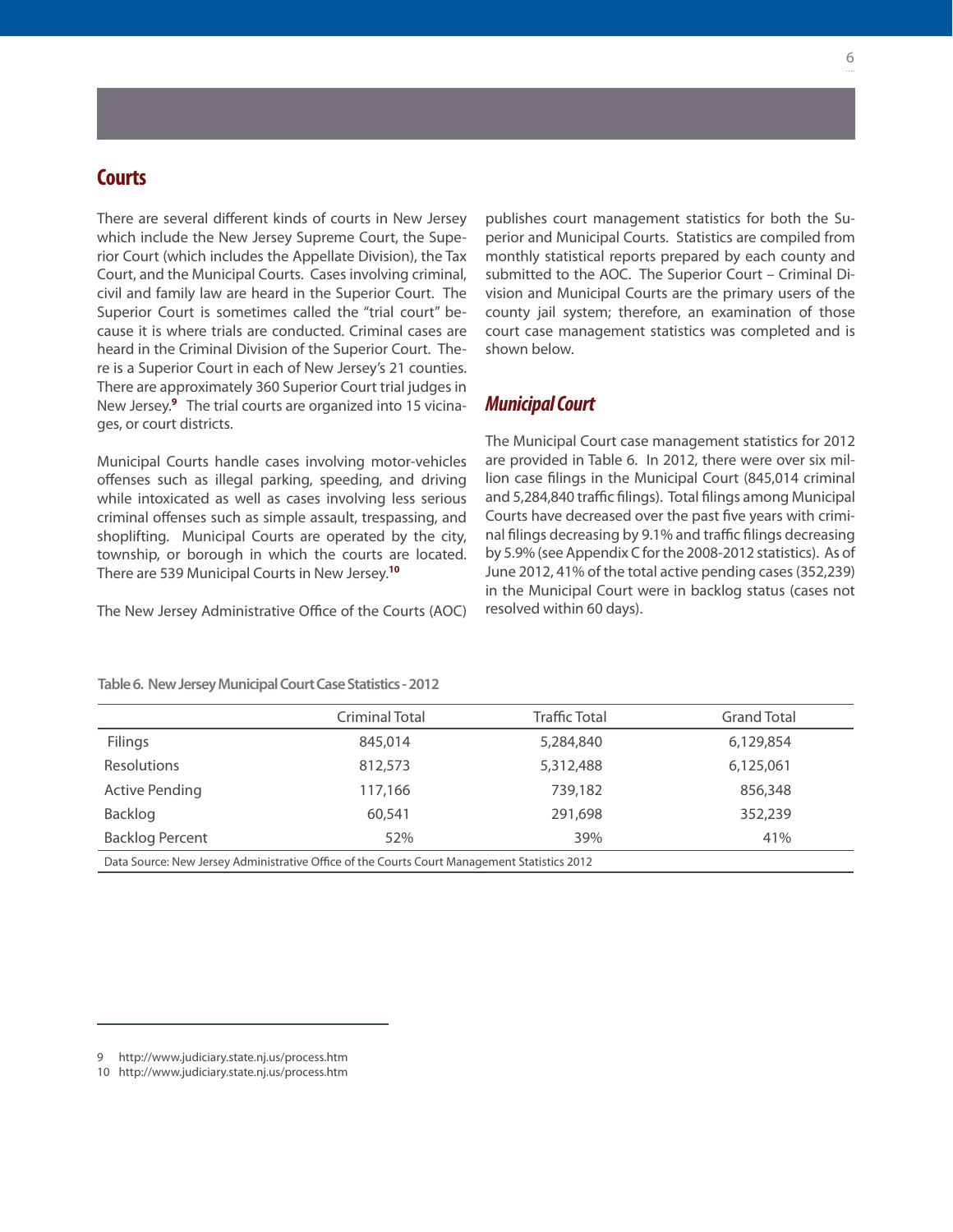#### <span id="page-9-0"></span>*Superior Court - Criminal Division*

The Superior Court - Criminal Division case statistics are disaggregated by pre-indictment and post-indictment. The Superior Court Caseload Reference Guide, 2008 - 2012 compiles statistics on New Jersey's Superior Court caseload between the 2008 and 2012 court years (exclusive of the Appellate Division), which include the period July 1, 2007 through June 30, 2012.**<sup>11</sup>** It is a compilation of data on filings, resolutions (cases disposed), clearance, active pending, and backlog (the number and percentage of cases not within generally accepted case processing guidelines – 60 days pre-indictment and 120 days postindictment).

As can be seen in Table 7, there were 104,862 case filings in court year 2012 and 20,791cases active (pending) as of June 2012. In court year 2012, more than half (53%) of the criminal cases pre-indictment were considered to be in backlog status. According to the Superior Court Caseload Reference Guide, the average backlog for pre-indictment cases across the 21 counties ranged from a low of 8% to a high of 65%.

#### **Table 7. New Jersey Superior Court Criminal Division Pre-Indictment 2008 – 2012**

|                                                                                              | <b>Filings</b> | Resolutions | <b>Active Pending</b> | Backlog | <b>Backlog Percent</b> |
|----------------------------------------------------------------------------------------------|----------------|-------------|-----------------------|---------|------------------------|
| 2008 (July 07 - June 08)                                                                     | 110,827        | 110,926     | 21,313                | 11,176  | 52%                    |
| 2009 (July 08 - June 09)                                                                     | 108,789        | 112,570     | 19,447                | 9,805   | 50%                    |
| 2010 (July 09 - June 10)                                                                     | 106,752        | 108,041     | 19,655                | 9,645   | 49%                    |
| 2011 (July 10 – June 11)                                                                     | 102,840        | 104,665     | 19,152                | 9,086   | 47%                    |
| 2012 (July 11 – June 12)                                                                     | 104,862        | 104,323     | 20.791                | 10,968  | 53%                    |
| Data Source: New Jersey Administrative Office of the Courts Court Management Statistics 2012 |                |             |                       |         |                        |

Table 8 contains the same statistics for the post-indictment population. In court year 2012, there were 48,767 case filings and 16,476 cases active (pending) as of June 2012. Forty-five percent of the criminal cases post-indictment (7,357) were considered to be in backlog status. The statewide backlog for post-indictment cases across the 21 counties ranged from a low of 11% to a high of 72%.

**Table 8. New Jersey Superior Court Criminal Division Post-Indictment 2008 – 2012**

|                                                                                              | Filings | <b>Resolutions</b> | <b>Active Pending</b> | Backlog | <b>Backlog Percent</b> |
|----------------------------------------------------------------------------------------------|---------|--------------------|-----------------------|---------|------------------------|
| 2008 (July 07 - June 08)                                                                     | 54,416  | 55,722             | 15,617                | 6,246   | 40%                    |
| 2009 (July 08 - June 09)                                                                     | 54,769  | 54,681             | 17,032                | 7.252   | 43%                    |
| 2010 (July 09 - June 10)                                                                     | 51,200  | 54,339             | 15,489                | 6,289   | 41%                    |
| 2011 (July 10 - June 11)                                                                     | 49,412  | 50,053             | 15,361                | 6,502   | 42%                    |
| 2012 (July 11 - June 12)                                                                     | 48,767  | 48,239             | 16,476                | 7.357   | 45%                    |
| Data Source: New Jersey Administrative Office of the Courts Court Management Statistics 2012 |         |                    |                       |         |                        |

11 http://www.judiciary.state.nj.us/quant/fiveyear.pdf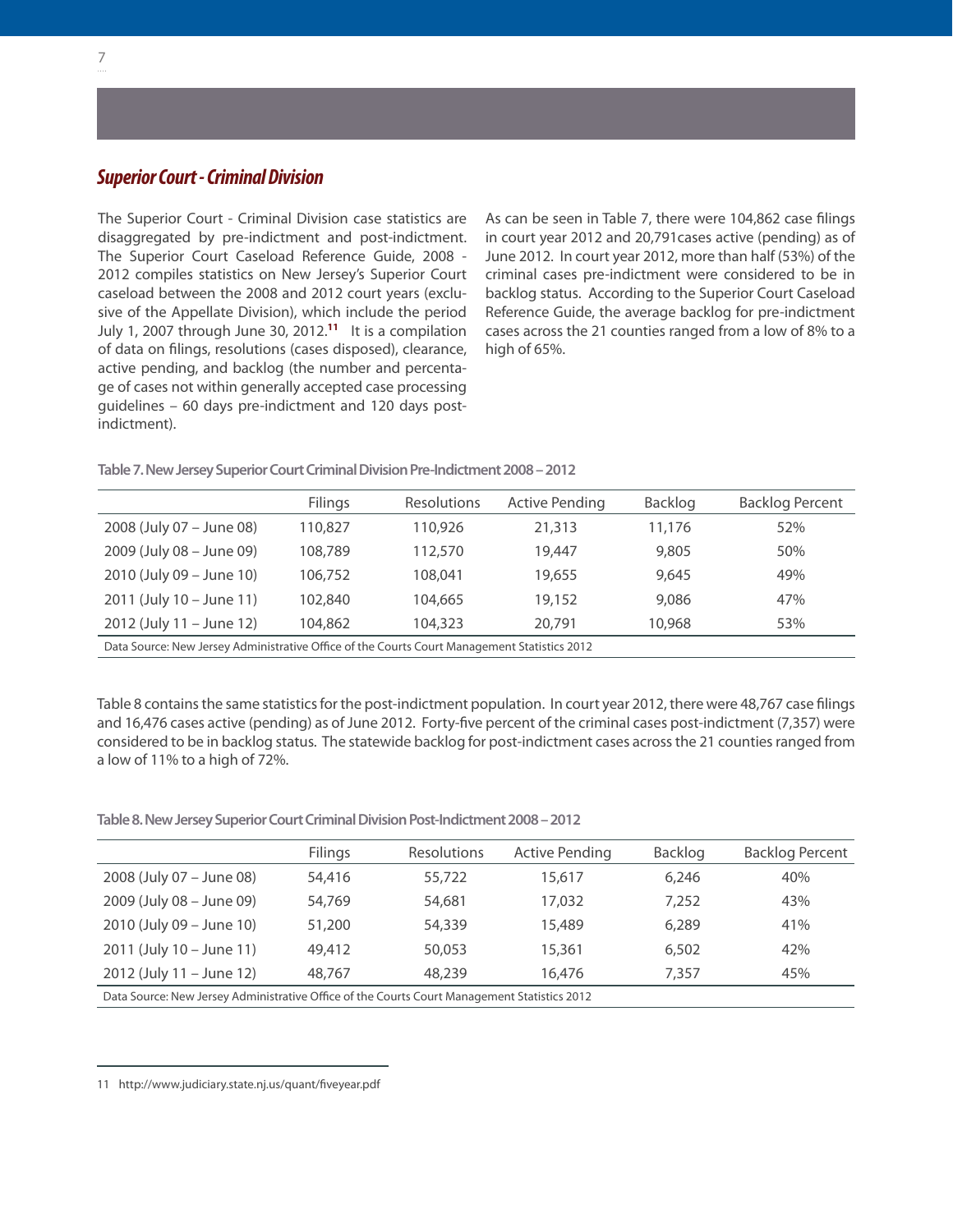### <span id="page-10-0"></span>**Jail Population Profile**

The population profile is intended to describe the population in terms of demographics, custody status, offense characteristics, bail status, and other relevant information about the population. The goal of the study is to analyze the profile to identify opportunities to responsibly reduce New Jersey's jail population while maintaining public safety and the integrity of the judicial process.

To gain this information, data were requested and received from the New Jersey Administrative Office of the Courts (AOC). The AOC maintains the County Corrections Information System (CCIS) for which 19 of the 21 counties contribute inmate data (Bergen and Passaic counties do not provide data to CCIS). Data were extracted from the CCIS mainframe system using FOCUS for Mainframe. The CCIS mainframe contains information on all inmates in the custody of the NJCJS in the 19 of 21 counties that provide data to the system. These data included a 'snapshot' of the jail population, specifically, they represented all 13,003 adult inmates confined and under the care and custody of 19 of 21 counties in the NJCJS on October 3, 2012 at 4:00 a.m. These data were used to develop the population profile.

#### **Demographics**

Of the 13,003 inmates, 89.7% were male and 10.3% were female. The inmates ranged in age from 17 to 89 years. While the mean age was 33.5 years, as can be seen in Figure 1, nearly 50% of the inmate population is 30 years of age or younger.



**Figure 1. Jail Population by Age (in years)**

Data Source: CCIS Statewide dataset compiled on 10/03/2012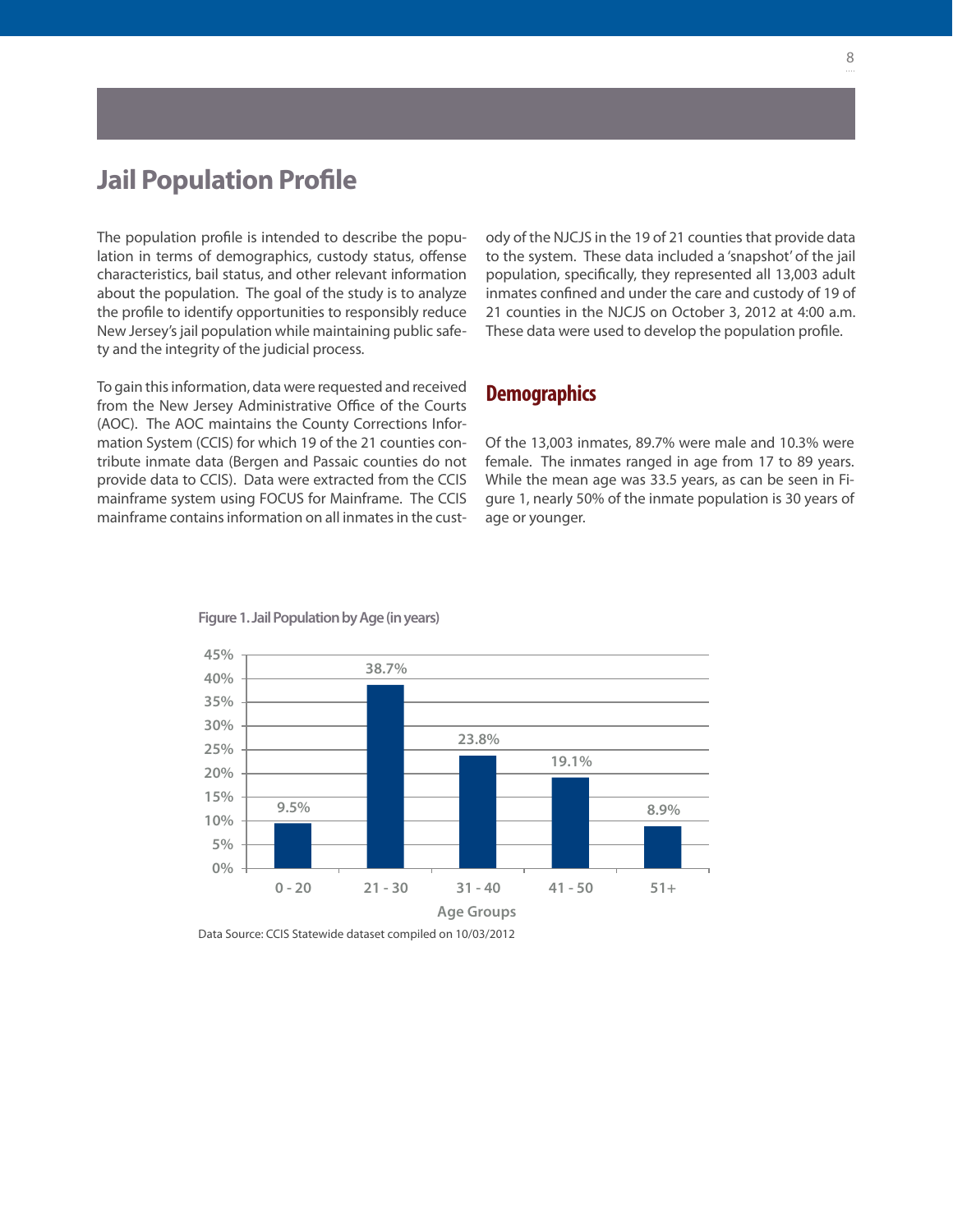<span id="page-11-0"></span>Seventy-one percent of inmates were reported as either Black or Hispanic. Figure 2 delineates the inmate population by gender and race/ethnicity.



**Figure 2. Jail Population by Gender and Race/Ethnicity**

Data Source: CCIS Statewide dataset compiled on 10/03/2012

#### **Housing Classification**

The jail population is ostensibly spread out across all security classifications, with a small percentage requiring segregation and/or special services. Because information regarding the standardization of the inmate classification system across the county jails was not readily available, it is difficult to determine with any degree of certainty the risk posed of inmates assigned to a particular housing classification. Standardization notwithstanding, the data seemingly indicate that 53.4% of the jail population is comprised of individuals who present no evident danger to self or others, have adapted to the correctional environment, and are typically considered general population.**<sup>12</sup>** Figure 3 depicts the recorded housing classification assignments for inmates confined on October 3, 2012.



**Figure 3. Population by Housing Classification Assignment**

Data Source: CCIS Statewide dataset compiled on 10/03/2012

<sup>12</sup> General population inmates are recognized as individuals who do not present significant risk to the safety of self or others or the security of the institution.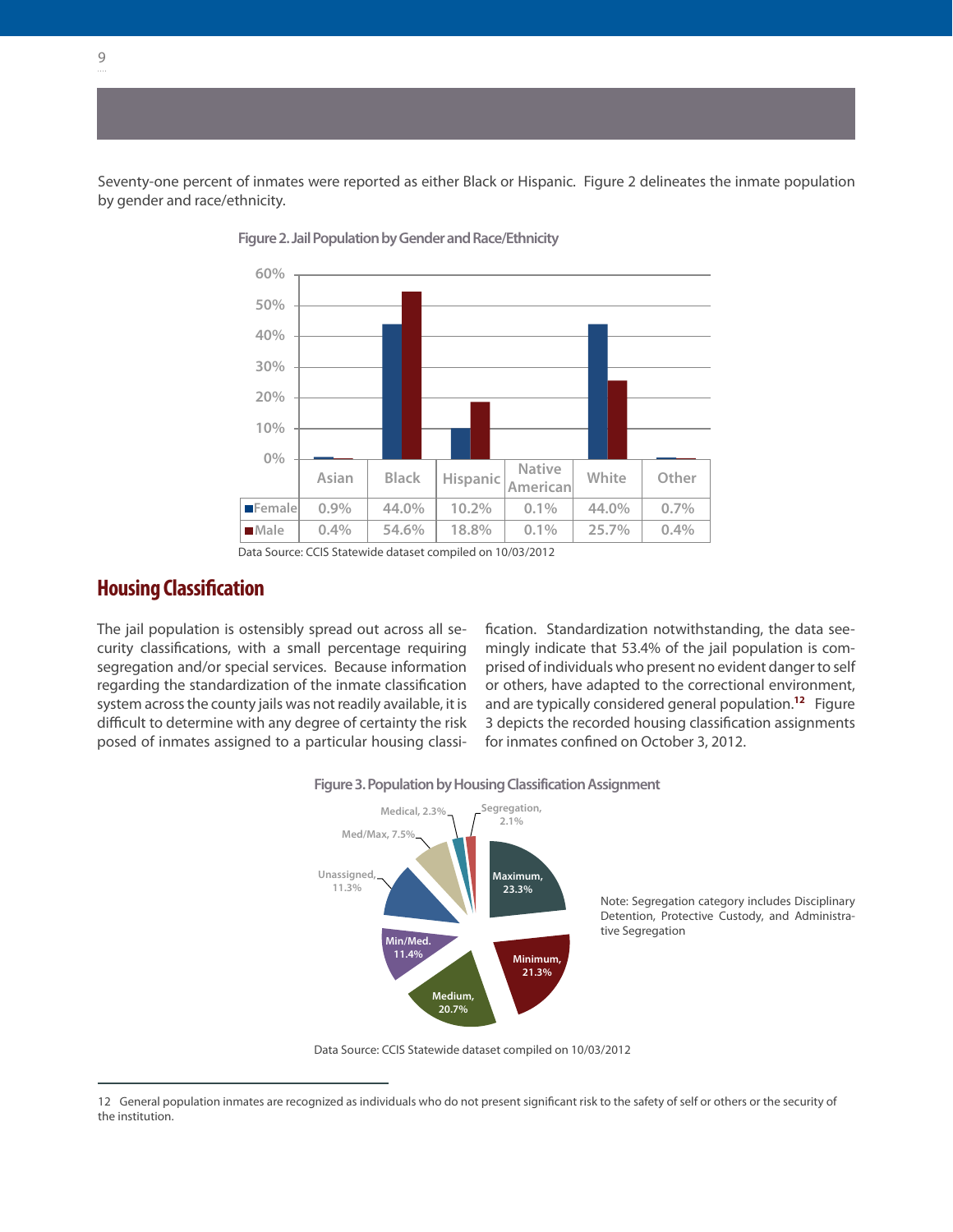#### <span id="page-12-0"></span>**Primary Charge**

An inmate can be held in custody, pretrial or sentenced, for one or more charges. The primary charge for which a person is held is referred to as "primary charge category" and includes the following major categories:

- • Violent
- **Drug** • Traffic
- • Sex Offense
- • Weapon • Burglary
- • Other
- • Supervision Violation
- • Theft/Fraud

When an inmate has multiple charges, a primary charge category is assigned. The order of priority for determining primary charge category is presented above. The priority listing is premised on the most serious offense having the highest priority. For example, if an inmate were charged with a drug offense and a violent offense, the primary charge category would be violent.

Of those inmates in custody on October 3, 2012, 43.9% were charged with either a violent, sex or weapon offense. Conversely, more than half of all inmates had primary charges that are considered non-violent such as drug (17%), theft/fraud (8%) and traffic (5%). Table 9 provides the primary charge category in descending order by percentage of total population.

|                              | <b>Females</b> | Males  | Total % |
|------------------------------|----------------|--------|---------|
| Violent                      | 2.76%          | 31.73% | 34.48%  |
| Drug                         | 2.00%          | 15.42% | 17.42%  |
| Other                        | 1.62%          | 10.46% | 12.08%  |
| Burglary                     | 0.48%          | 7.98%  | 8.46%   |
| Theft/Fraud                  | 1.48%          | 6.44%  | 7.92%   |
| Weapon                       | 0.22%          | 6.95%  | 7.17%   |
| <b>Supervision Violation</b> | 1.00%          | 4.63%  | 5.63%   |
| Traffic                      | 0.45%          | 4.23%  | 4.68%   |
| Sex Offense                  | 0.04%          | 2.12%  | 2.16%   |
| Total                        | 10.05%         | 89.95% | 100.00% |

#### **Primary Custody Status**

An inmate can be held in custody for one or more reasons. The reason a person is held in custody is referred to as "custody status" and includes the following major categories:

- State Sentenced (Superior Court Sentenced to State DOC Pending Transfer);
- Superior Court Sentenced (Superior Court Sentenced to a County Jail);
- Municipal Court Sentenced (Municipal Court Sentenced to a County Jail);
- Superior Court Pretrial (Pending Trial or Sentencing in Superior Court);
- • Municipal Court Pretrial (Pending Trial or Sentencing in Municipal Court); and
- • Other (detainers, holds, violations of community supervision, fugitive).

Each major category has multiple subcategories, which can be found in Appendix D. When an inmate has multiple custody statuses, a primary custody status is assigned. The order of priority for determining primary custody status is presented above. For example, if an inmate is serving a 30-day sentence from the Municipal Court (Municipal Court Sentenced) and has a case pending in the Superior Court (Superior Court Pretrial), the primary custody status would be Municipal Court Sentenced.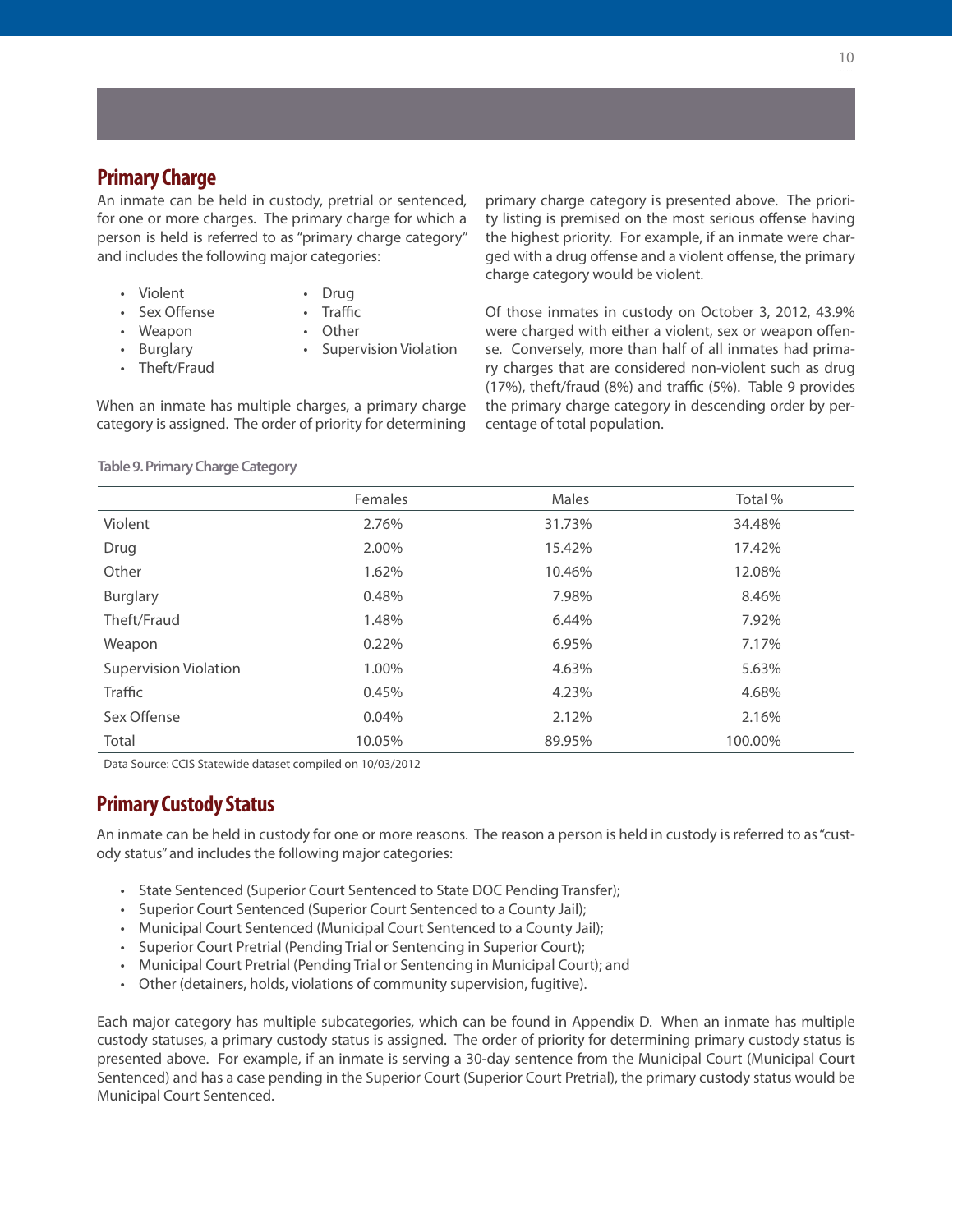<span id="page-13-0"></span>When examining primary custody status, 73.3% of the population is pretrial, 16.1% sentenced, and 10.7% other. More specifically, the majority of the population is pending trial in Superior Court (66.3%). Figure 4 provides the percentage of inmates in each primary custody status.



Data Source: CCIS Statewide dataset compiled on 10/03/2012

#### *Sentenced Population*

The Superior Court and Municipal Court sentenced populations account for 7.5% and 6.8% of the population, respectively. The population sentenced to the State DOC (state sentenced) is generally temporary and fluid, representing only 2% of the jail population. The most common charges for inmates with a primary custody status of Superior Court Sentenced (inmates sentenced to county jail time by the Superior Court) were violation of probation, possession of drugs, and burglary. The most common Municipal Court sentenced charges were contempt of court, drunk driving and shoplifting/theft.

#### *Pretrial Population*

Nearly three-fourths of all New Jersey jail inmates had a primary custody status of pretrial because they were pending trial or sentencing in either Superior Court (66%) or Municipal Court (7%). Municipal Court Pretrial Inmates had been confined, on average, approximately three months (89 days).

Figure 5 reflects the case processing stages for Superior Court Pretrial inmates by number of inmates pending a particular court action and the average length of stay in days those inmates had been confined to date.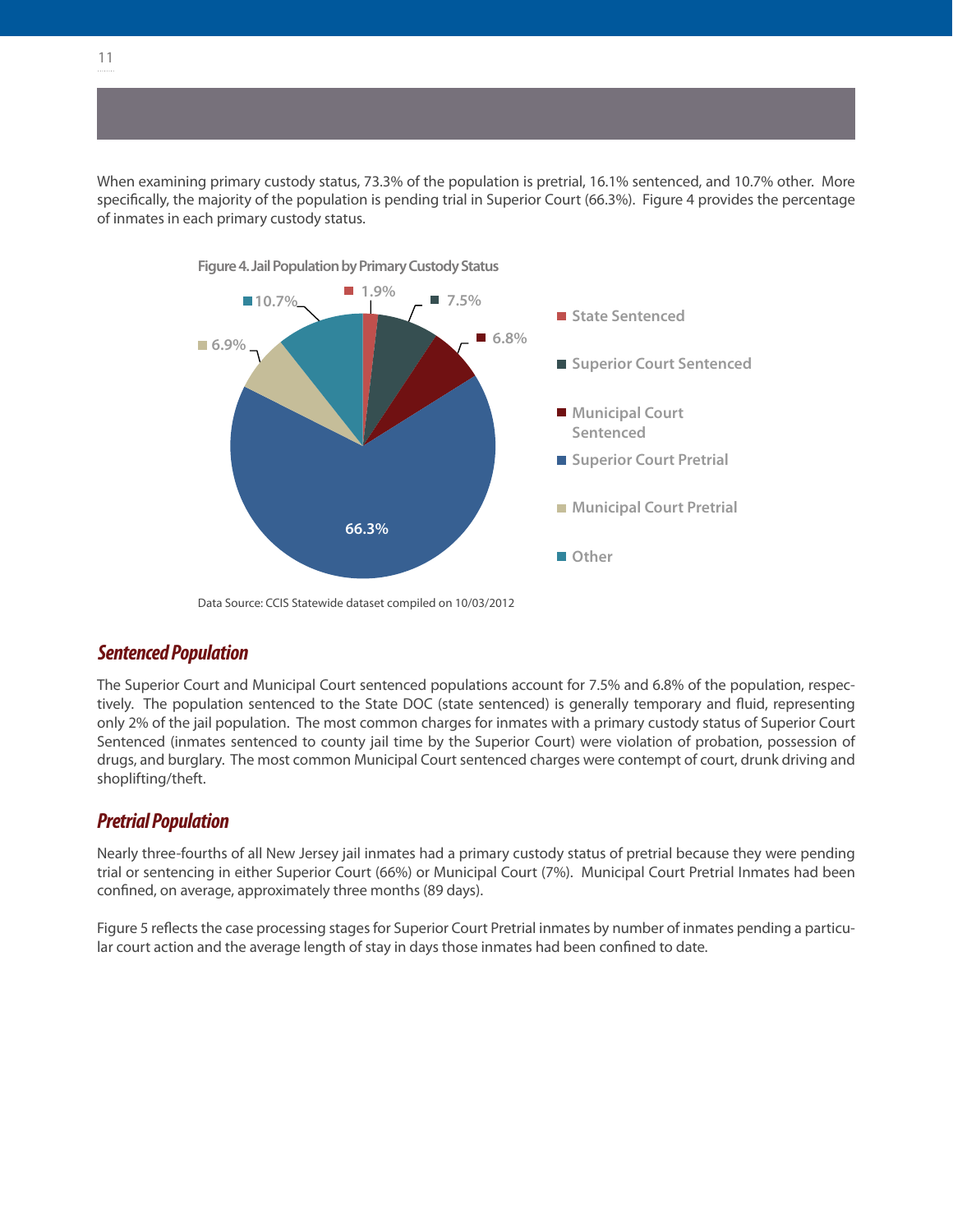

**Figure 5. Superior Court Pretrial - Court Processing Stages**

Data Source: CCIS Statewide dataset compiled on 10/03/2012

The most common serious charge for defendants pending trial were drug related offenses (17.6%), followed by aggravated assault and robbery (13.4% and 13.3%, respectively).**13** It is worthy to note that 5.8% of all pretrial inmates were charged with murder. The pretrial population is broken down by most serious charge category and can be found in Table 10.

**Table 10. Pretrial Population by Most Serious Charge**

|                                                            | Females | Males  | Total % |  |
|------------------------------------------------------------|---------|--------|---------|--|
| Burglary                                                   | 0.54%   | 8.84%  | 9.38%   |  |
| Drug                                                       | 1.80%   | 15.66% | 17.47%  |  |
| Other                                                      | 1.78%   | 10.60% | 12.38%  |  |
| Sex Offense                                                | 0.05%   | 2.48%  | 2.53%   |  |
| <b>Supervision Viol</b>                                    | 0.23%   | 1.27%  | 1.50%   |  |
| Theft/Fraud                                                | 1.33%   | 6.13%  | 7.46%   |  |
| Traffic                                                    | 0.17%   | 1.73%  | 1.90%   |  |
| Violent                                                    | 3.13%   | 35.96% | 39.09%  |  |
| Weapon                                                     | 0.26%   | 8.04%  | 8.30%   |  |
| Total                                                      | 9.29%   | 90.71% | 100.00% |  |
| Data Source: CCIS Statewide dataset compiled on 10/03/2012 |         |        |         |  |

<sup>13</sup> It should be noted that while "Other" is the second largest offense category for pretrial inmates (15.4%), this category is an aggregation of offenses that when considered individually are statistically insignificant.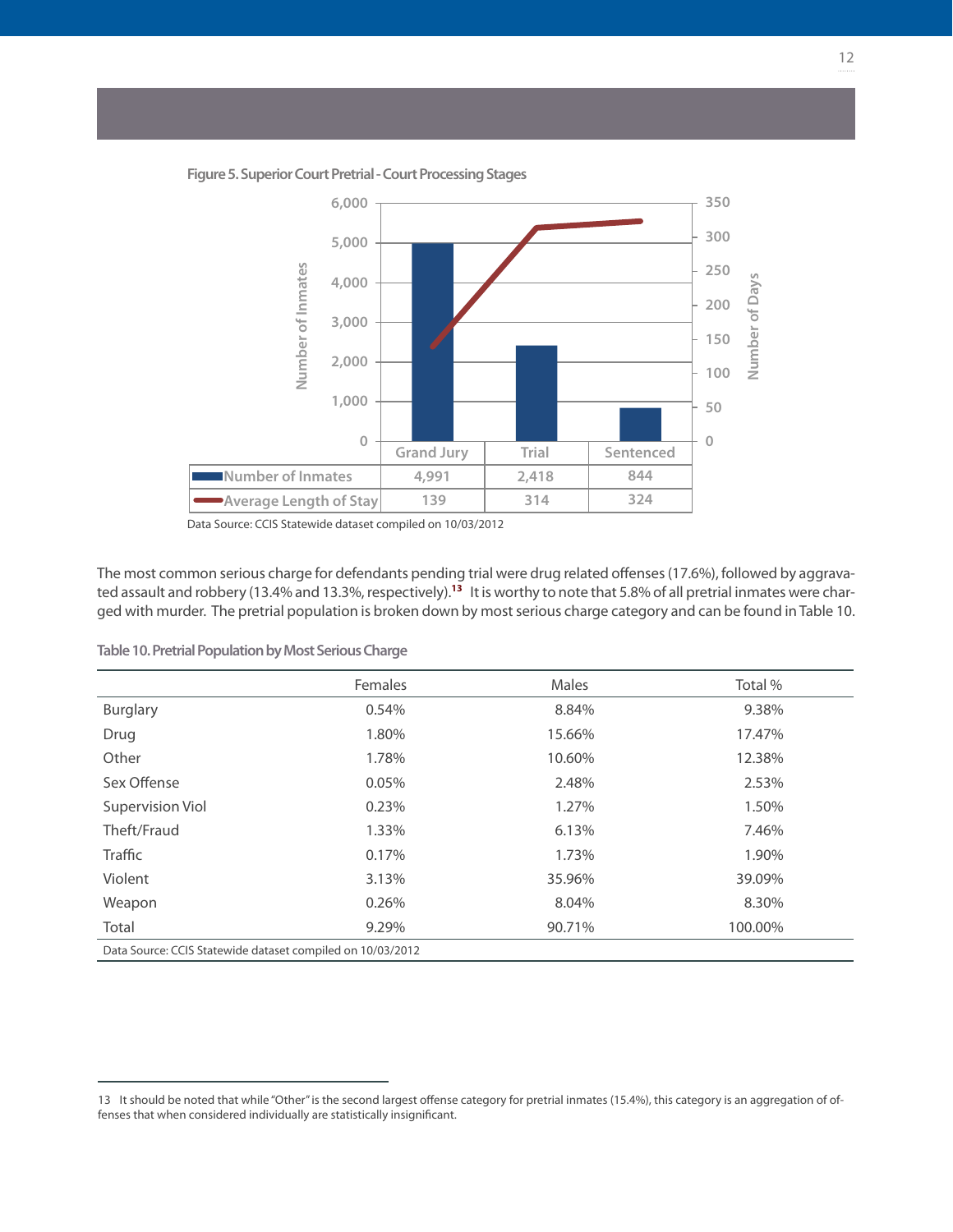#### <span id="page-15-0"></span>*Other Population*

Inmates in custody on October 3, 2012 with a primary custody status of "Other" were held for reasons other than serving a sentence or pending trial, including detainer, family court hold, fugitive, juvenile court hold, pending supervision violation (Intensive Supervision Probation [ISP], parole and probation), and protective custody. Inmates having an "Other" primary custody status account for 10.7% of the jail population.

#### *Held-on-Bail Only*

As stated previously, nearly three-fourths of the jail population had a primary custody status of pretrial (Superior and Municipal Courts). A closer examination of those inmates reveals that just over 5,000 inmates, or 38.5% of the total population, had an option to post bail but were held in custody solely due to their inability to meet the terms of bail. This means that the inmates were not serving a sentence, had no holds or detainers, and could have been released if they were able to post bail in the form of cash, cash/bond, 10% option or support arrears.

Table 11 contains the bail amount ranges by bail post option for inmates who were held on bail only. When considering the 10% Deposit Option and the Cash or Bond Option, which allows for payment of approximately 10% to a private surety, **14** there were approximately 800 inmates held in custody who could have secured their release for \$500 or less. Considering the same circumstances, an additional 259 inmates could have secured their release for between \$501 and \$1,000 and an additional 489 inmates could have secured their release for between \$1,001 and \$2500. When these groups are combined, there were 1,547 inmates (12% of the entire population) who were held in custody due to an inability to pay \$2500 or less.**<sup>15</sup>**

| <b>Total Bail Amount</b>                                   | Cash | Cash or Bond | 10% Deposit<br>Option | <b>Support Arrears</b> | Total |
|------------------------------------------------------------|------|--------------|-----------------------|------------------------|-------|
| \$1 to \$5000                                              | 65   | 676          | 126                   | 6                      | 873   |
| \$5,001 to \$10,000                                        | 12   | 152          | 104                   | 2                      | 270   |
| \$10,001 to \$25,000                                       | 14   | 290          | 199                   | 2                      | 505   |
| \$25,001 to \$50,000                                       | 98   | 635          | 207                   | 2                      | 942   |
| \$50,001 to \$75,000                                       | 38   | 367          | 49                    |                        | 455   |
| \$75,001 to \$100,000                                      | 56   | 416          | 18                    | 0                      | 490   |
| \$100,001 to \$200,000                                     | 81   | 520          | 15                    | 0                      | 616   |
| \$200,001 to \$300,000                                     | 48   | 258          | 3                     | 0                      | 309   |
| \$300,001 or Greater                                       | 128  | 415          | 2                     |                        | 546   |
| Total                                                      | 540  | 3729         | 723                   | 14                     | 5006  |
| Data Source: CCIS Statewide dataset compiled on 10/03/2012 |      |              |                       |                        |       |

<sup>14</sup> New Jersey uses a private bail surety system. Bail agents and the insurance company backing the bonds are monetarily responsible for defendants released on private surety bail. Some states have legally banned the use of private surety but it remains the most common form of bail option in the U.S.

<sup>15</sup> Note that two counties are not included in these numbers; therefore, presumably the actual number would be higher.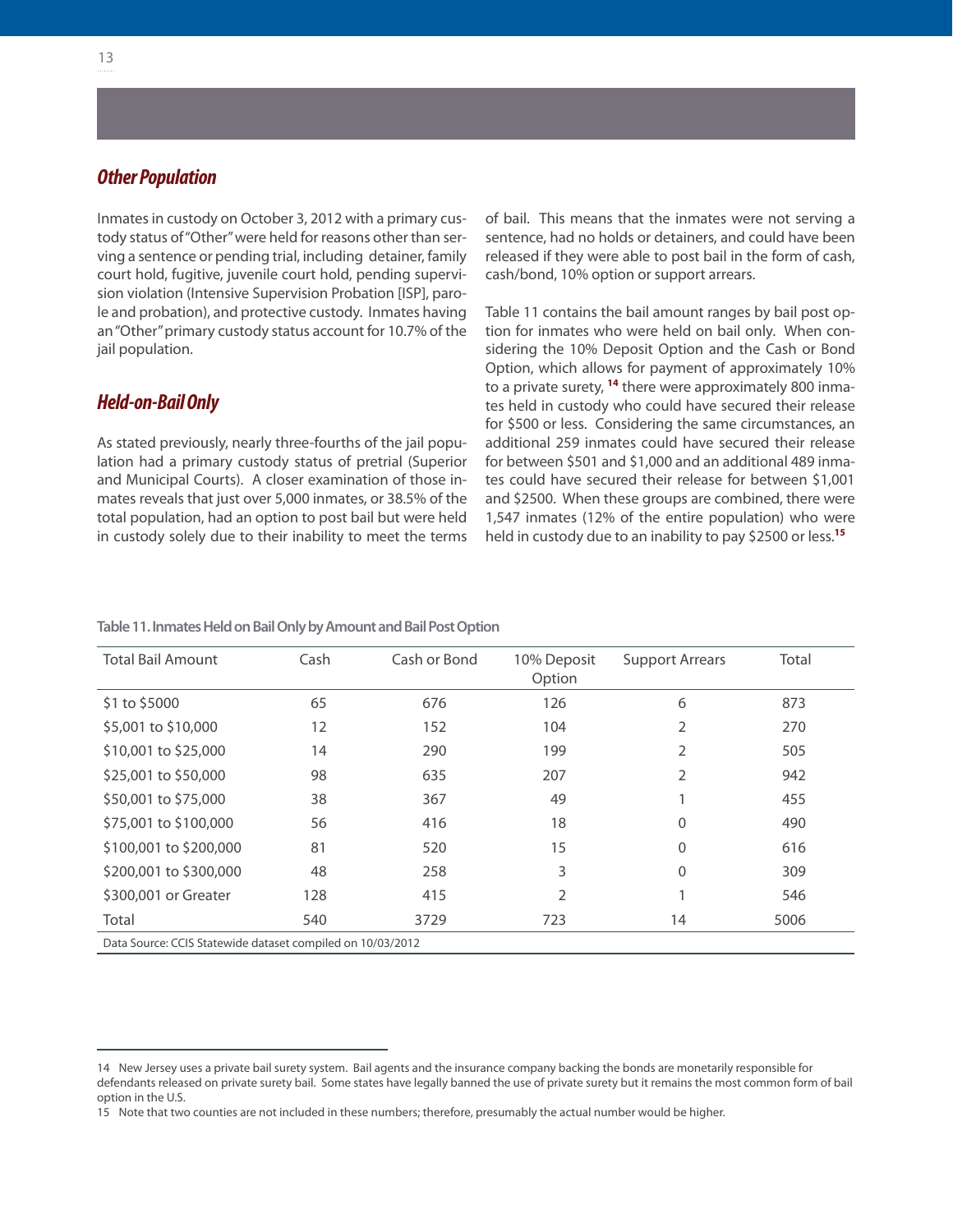### <span id="page-16-0"></span>**Summary of Key Findings**

The goal of the current study was to examine New Jersey's jail population in order to identify opportunities to responsibly reduce the number of people incarcerated in county jails while maintaining public safety and the integrity of the judicial process. Information related to criminal justice system trends and key stakeholder agencies (e.g., crime rate, incident, and arrest statistics; law enforcement; prosecutor; public defender; and the courts) were also examined to provide context to the population profile results and to aid in the identification of appropriate opportunities to responsibly reduce the jail population.

Undoubtedly the New Jersey County Jail System is a complex organization, with 21 counties operating 22 county facilities and utilizing three private facilities to house approximately 15,000 inmates daily. Acknowledging these complexities, the study was still able to identify a common theme across all counties – a majority of inmates in the county jail system are pending trial. In fact, nearly three-fourths of all New Jersey jail inmates were pending trial or sentencing in either Superior Court (66%) or Municipal Court (7%).

The large number and percentages of pretrial inmates appear to be caused by three primary factors.

- 1. According to the AOC Management Statistics as of June 2012
	- a. forty-one percent of the total active pending cases in the Municipal Court were in backlog status;
	- b. more than half (53%) of the Superior Court criminal cases pre-indictment were considered to be in backlog status; and
	- c. forty-five percent of the criminal cases post-indictment were considered to be in backlog status.
- 2. As of the day the jail snapshot was taken, inmates who had been indicted but had not yet had a trial had been in custody on average 314 days.
- 3. Twelve percent of the entire jail population was held in custody solely due to an inability to pay \$2500 or less to secure their release pending disposition.

Considering the above facts, it appears that the greatest opportunities to responsibly reduce New Jersey's jail population are related to more efficiently and effectively managing the pretrial population. More research should be done in this area to identify the best solutions, which may include reducing the backlog in the Courts at all levels and developing and/or expanding alternatives to pretrial detention. It must be acknowledged that the court case processing backlog is the responsibility of many key justice stakeholders including the Court, Prosecutor, Public Defender, Defense Bar, Law Enforcement, and others. In addition, reducing case backlog and developing and/or expanding alternatives to pretrial detention in combination could substantially reduce the average length of stay, thereby responsibly reducing the jail population.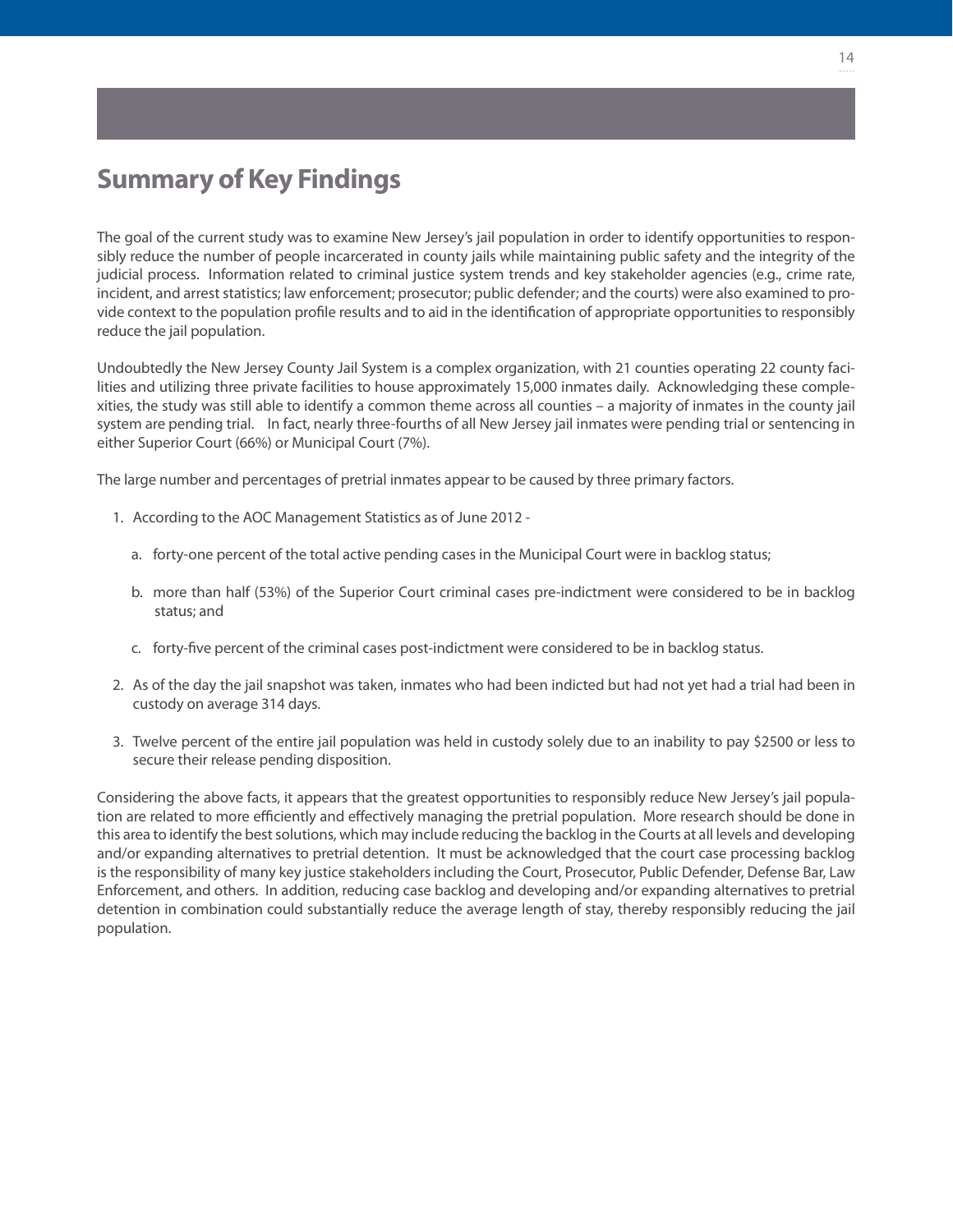### <span id="page-17-0"></span>**Appendix A - New Jersey County Jails Overview (by County)**

| County     | County Jail Location | Number of County<br>Jail Facilities <sup>16</sup> | Year County Jail<br>Constructed (or Sig-<br>nificant Renovation/<br>Expansion) <sup>17</sup> | Authorized<br>Capacity <sup>18</sup> | Operational<br>Responsibility |
|------------|----------------------|---------------------------------------------------|----------------------------------------------------------------------------------------------|--------------------------------------|-------------------------------|
| Atlantic   | Mays Landing         | 1                                                 | 1985                                                                                         | 888                                  | County DOC                    |
| Bergen     | Hackensack           | 1                                                 | 2000                                                                                         | 1,187                                | Sheriff's Office              |
| Burlington | <b>Mount Holly</b>   | 2                                                 | 1989                                                                                         | 625                                  | County DOC                    |
| Camden     | Camden               | 1                                                 | 1988                                                                                         | 1,273                                | County DOC                    |
| Cape May   | Cape May             | 1                                                 | 1976                                                                                         | 276                                  | Sheriff's Office              |
| Cumberland | Bridgeton            | 1.                                                | 1980                                                                                         | 550                                  | County DOC                    |
| Essex      | <b>Newark</b>        | 1                                                 | 2004                                                                                         | 2,434                                | County DOC                    |
| Gloucester | Woodbury             | 1                                                 | 1983                                                                                         | 225                                  | County DOC                    |
| Hudson     | South Kearny         | 1                                                 | 2007                                                                                         | 2,080                                | County DOC                    |
| Hunterdon  | Flemington           | 1                                                 | 1984                                                                                         | 156                                  | County DOC                    |
| Mercer     | Lambertville         |                                                   | 1992                                                                                         | 824                                  | County DOC                    |
| Middlesex  | N. Brunswick         |                                                   | 1991                                                                                         | 1,436                                | County DOC                    |
| Monmouth   | Freehold             | 1                                                 | 1993                                                                                         | 1,362                                | Sheriff's Office              |
| Morris     | Morristown           | 1                                                 | 2001                                                                                         | 524                                  | Sheriff's Office              |
| Ocean      | <b>Toms River</b>    | 1.                                                | 2011                                                                                         | 692                                  | County DOC                    |
| Passaic    | Paterson             | 1                                                 | 1954                                                                                         | 1,283                                | Sheriff's Office              |
| Salem      | Woodstown            | 1                                                 | 1994                                                                                         | 464                                  | Sheriff's Office              |
| Somerset   | Somerville           | 1                                                 | N/A                                                                                          | 440                                  | Sheriff's Office              |
| Sussex     | Newton               | 1                                                 | 1978                                                                                         | 205                                  | Sheriff's Office              |
| Union      | Elizabeth            | 1                                                 | 1989                                                                                         | 1,338                                | County DOC                    |
| Warren     | <b>Belvidere</b>     | 1                                                 | 1985                                                                                         | 205                                  | County DOC                    |
| Total      |                      | 22                                                |                                                                                              | 18.467                               |                               |

<sup>16</sup> With the exception of Atlantic and Somerset counties, the information was provided by the County in response to the informal survey. For Atlantic and Somerset counties, the number of county jail facilities was confirmed by the New Jersey Department of Corrections: Office of Community Programs and Outreach Services.

<sup>17</sup> With the exception of Atlantic and Somerset counties, the information was provided by the County in response to the informal survey. Date for construction or renovation/expansion of Atlantic County Jail was obtained from the Jail's website (http://www.aclink.org/publicsafety/mainpages/adult\_det.asp). A reliable source of similar data for Somerset County could not be identified.

<sup>18</sup> Based upon DOC jail inspection reports provided by the New Jersey Department of Corrections: Office of Community Programs and Outreach Services.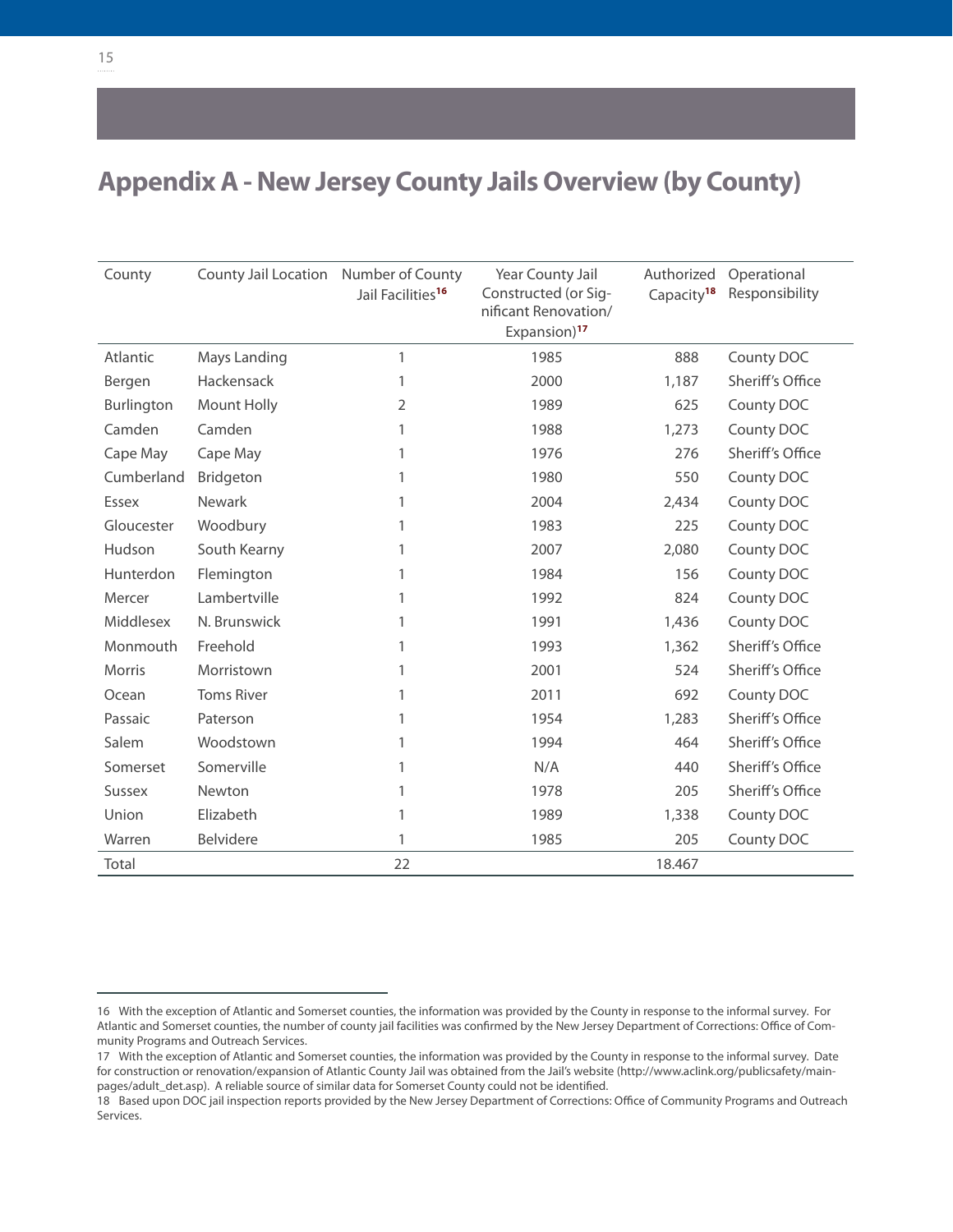## <span id="page-18-0"></span>**Appendix B - New Jersey Crime Rate and Incident Statistics by County 2011**

#### **Crime Index by County 2011**

| County                                                                           | Crime Index Total | Crime Rate Per 1,000 | <b>Violent Crime Rate</b><br>Per 1,000 | Non-Violent Crime<br>Rate Per 1,000 |
|----------------------------------------------------------------------------------|-------------------|----------------------|----------------------------------------|-------------------------------------|
| Atlantic                                                                         | 10,801            | 39.3                 | 5.1                                    | 34.3                                |
| Bergen                                                                           | 12,324            | 13.6                 | 1.0                                    | 12.7                                |
| Burlington                                                                       | 9,076             | 20.2                 | 1.5                                    | 18.8                                |
| Camden                                                                           | 20,809            | 40.5                 | 6.5                                    | 34.0                                |
| Cape May                                                                         | 4,865             | 50.0                 | 3.2                                    | 46.8                                |
| Cumberland                                                                       | 7,041             | 44.9                 | 5.4                                    | 39.5                                |
| Essex                                                                            | 27,730            | 35.4                 | 7.0                                    | 28.4                                |
| Gloucester                                                                       | 8,048             | 27.9                 | 1.5                                    | 26.4                                |
| Hudson                                                                           | 15,738            | 24.8                 | 4.8                                    | 20.0                                |
| Hunterdon                                                                        | 1,131             | 8.8                  | .06                                    | 8.2                                 |
| Mercer                                                                           | 9,674             | 26.4                 | 4.4                                    | 22.0                                |
| Middlesex                                                                        | 16,581            | 20.5                 | 1.8                                    | 18.6                                |
| Monmouth                                                                         | 14,957            | 23.7                 | 1.8                                    | 21.9                                |
| Morris                                                                           | 6,166             | 12.5                 | .08                                    | 11.7                                |
| Ocean                                                                            | 12,570            | 21.8                 | 1.1                                    | 20.7                                |
| Passaic                                                                          | 14,169            | 28.3                 | 4.9                                    | 23.3                                |
| Salem                                                                            | 1,776             | 26.9                 | 2.9                                    | 24.0                                |
| Somerset                                                                         | 4,596             | 14.2                 | 0.8                                    | 13.4                                |
| Sussex                                                                           | 1,767             | 11.8                 | 0.5                                    | 11.3                                |
| Union                                                                            | 15,481            | 28.9                 | 4.4                                    | 24.5                                |
| Warren                                                                           | 1,773             | 16.3                 | 1.0                                    | 15.3                                |
| Data Source: New Jersey State Police Crime in New Jersey 2011 report Section VII |                   |                      |                                        |                                     |

Data Source: New Jersey State Police Crime in New Jersey, 2011 report Section VII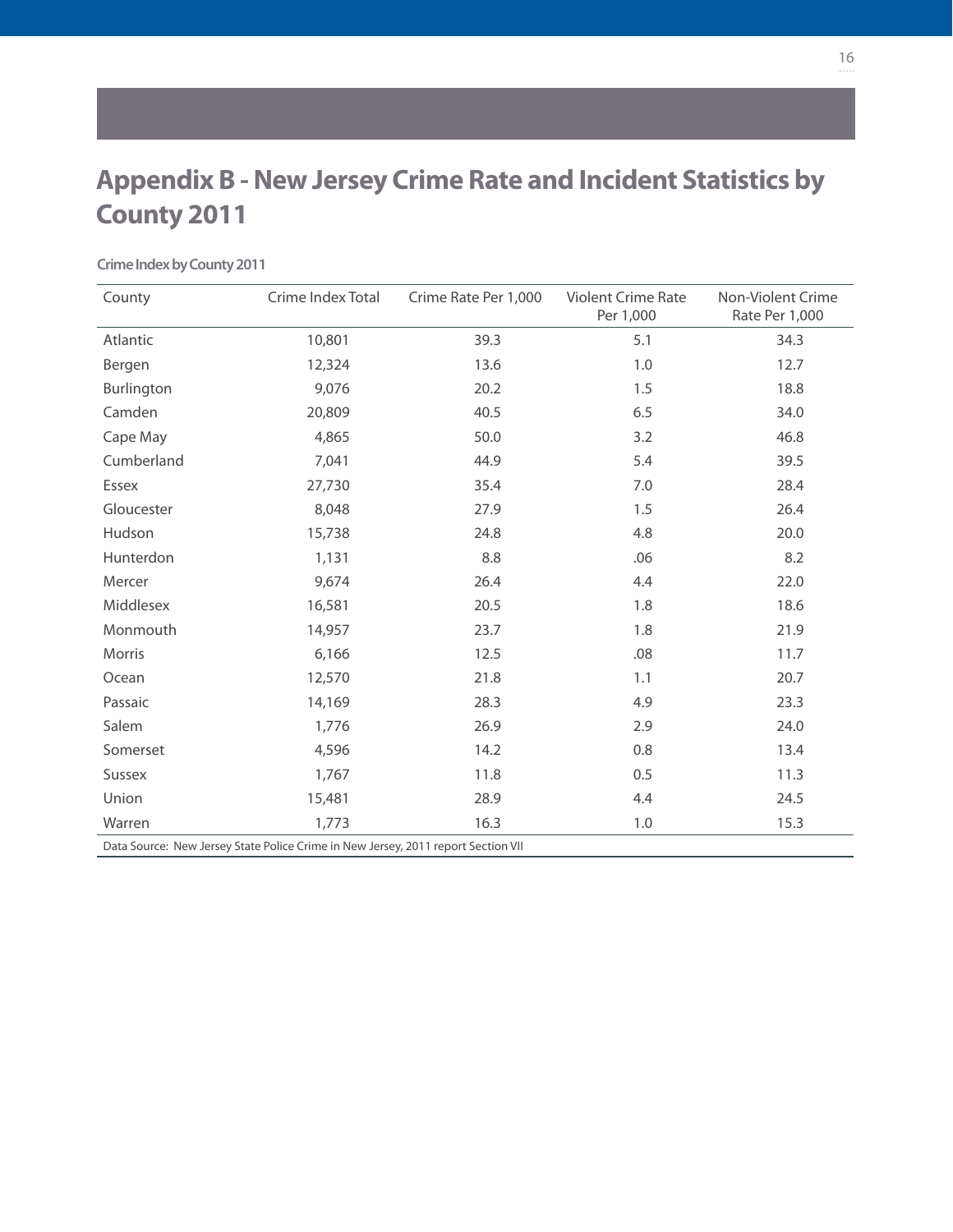# <span id="page-19-0"></span>**Appendix C - New Jersey Municipal Court Case Statistics 2008 - 2012**

| Filings                                                                                             | 2008 | 929,218 | 5,617,880 | 6,547,098 |
|-----------------------------------------------------------------------------------------------------|------|---------|-----------|-----------|
|                                                                                                     | 2009 | 921,029 | 5,388,234 | 6,309,263 |
|                                                                                                     | 2010 | 924,138 | 5,155,552 | 6,079,690 |
|                                                                                                     | 2011 | 865,999 | 5,183,064 | 6,049,063 |
|                                                                                                     | 2012 | 845,014 | 5,284,840 | 6,129,854 |
| Resolutions                                                                                         | 2008 | 851,007 | 5,641,583 | 6,492,590 |
|                                                                                                     | 2009 | 895,385 | 5,512,936 | 6,408,321 |
|                                                                                                     | 2010 | 876,083 | 5,172,107 | 6,048,190 |
|                                                                                                     | 2011 | 833,052 | 5,208,497 | 6,041,549 |
|                                                                                                     | 2012 | 812,573 | 5,312,488 | 6,125,061 |
| Active Pending (for                                                                                 | 2008 | 131,455 | 850,380   | 981,835   |
| June)                                                                                               | 2009 | 122,044 | 760,881   | 882,925   |
|                                                                                                     | 2010 | 122,259 | 768,316   | 890,575   |
|                                                                                                     | 2011 | 110,959 | 754,279   | 865,238   |
|                                                                                                     | 2012 | 117,166 | 739,182   | 856,348   |
| Backlog (for June)                                                                                  | 2008 | 67,478  | 407,100   | 474,578   |
|                                                                                                     | 2009 | 58,890  | 346,909   | 405,799   |
|                                                                                                     | 2010 | 59,927  | 331,833   | 391,760   |
|                                                                                                     | 2011 | 55,635  | 323,661   | 379,296   |
|                                                                                                     | 2012 | 60,541  | 291,698   | 352,239   |
| <b>Backlog Percent (for</b><br>June)                                                                | 2008 | 51%     | 48%       | 48%       |
|                                                                                                     | 2009 | 48%     | 46%       | 46%       |
|                                                                                                     | 2010 | 49%     | 43%       | 44%       |
|                                                                                                     | 2011 | 50%     | 43%       | 44%       |
|                                                                                                     | 2012 | 52%     | 39%       | 41%       |
| Data Source: New Jersey Administrative Office of the Courts Court Management Statistics 2008 - 2012 |      |         |           |           |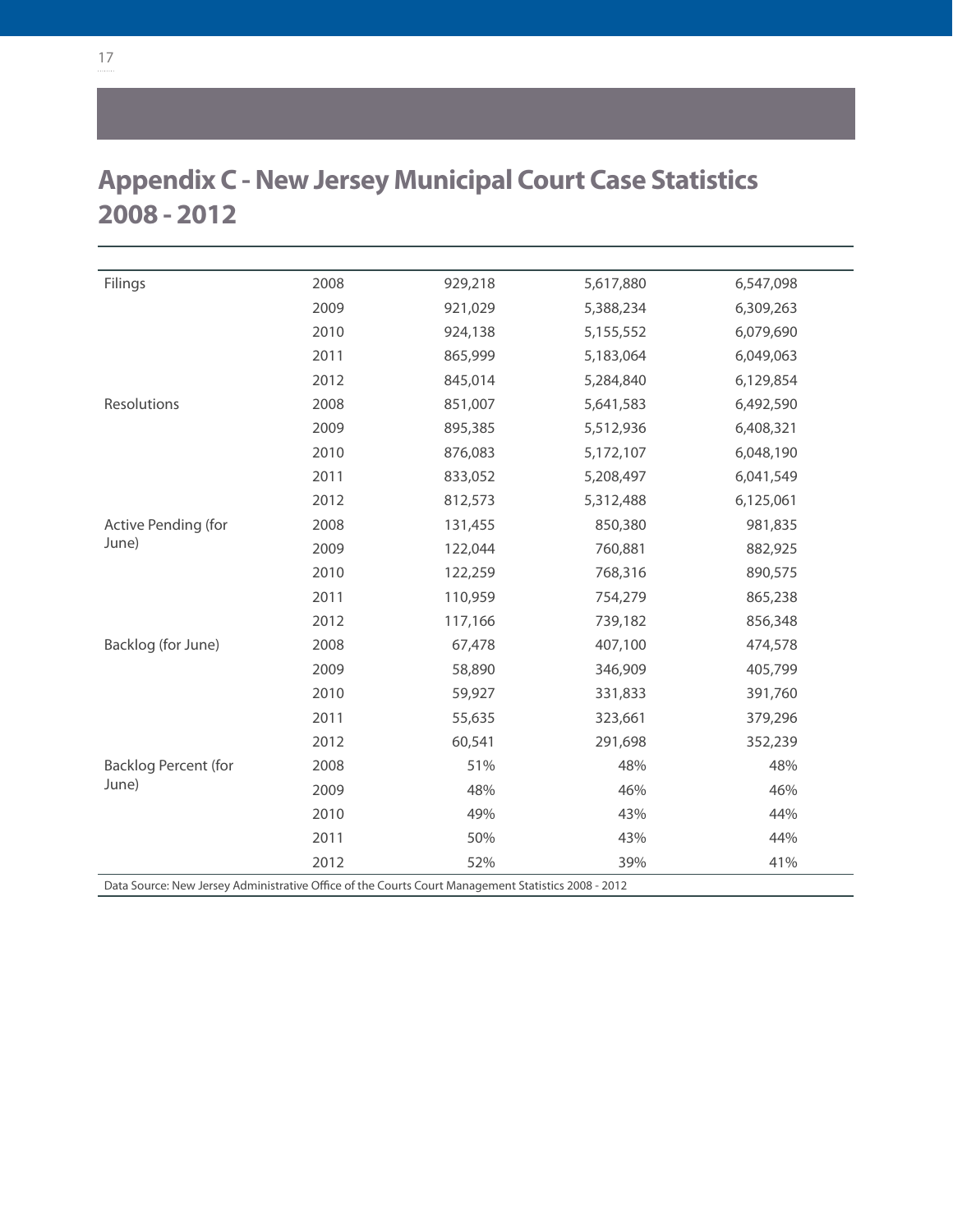# <span id="page-20-0"></span>**Appendix D- CCIS Primary Custody Codes in Priority Order**

| Sentenced |                                                   |
|-----------|---------------------------------------------------|
|           | State Sentence Pending Transfer State Prison      |
|           | <b>State Sentence State Contract</b>              |
|           | State Sentence Governor Executive Order           |
|           | Sentenced Superior Court In-House                 |
|           | Sentenced Superior Court Work Release             |
|           | Sentenced Superior Court Drug Court               |
|           | Sentenced Municipal Court In-House                |
|           | Sentenced Municipal Court Work Release            |
|           | Sentenced Superior Court Weekend                  |
|           | Sentenced Municipal Court Weekend                 |
| Pretrial  |                                                   |
|           | <b>Superior Court Pending Sentence</b>            |
|           | <b>Superior Court Pending Trial</b>               |
|           | <b>Superior Court Pending Pretrial Conference</b> |
|           | <b>Superior Court Pending Arraignment</b>         |
|           | Superior Court Pending Grand Jury                 |
|           | <b>Superior Court Pending First Appearance</b>    |
|           | <b>Superior Court Pending Remand Court</b>        |
|           | <b>Superior Court Pending Drug Court</b>          |
|           | Municipal Court Pending Sentence                  |
|           | <b>Municipal Court Pending Trial</b>              |
|           | Municipal Court Pending First Appear              |
| Other     |                                                   |
|           | Pending Violation of Probation                    |
|           | Pending Parole Violation                          |
|           | Pending ISP Violation                             |
|           | Family Court Hold                                 |
|           | <b>Material Witness</b>                           |
|           | Juvenile Court Hold                               |
|           | <b>Temporary Custody</b>                          |
|           | Protective Custody                                |
|           | <b>Federal Prisoner</b>                           |
|           | Detainer                                          |
|           | Fugitive                                          |
|           | Other                                             |
|           | <b>INS Detainee</b>                               |
|           | <b>USM Detainee</b>                               |
|           |                                                   |